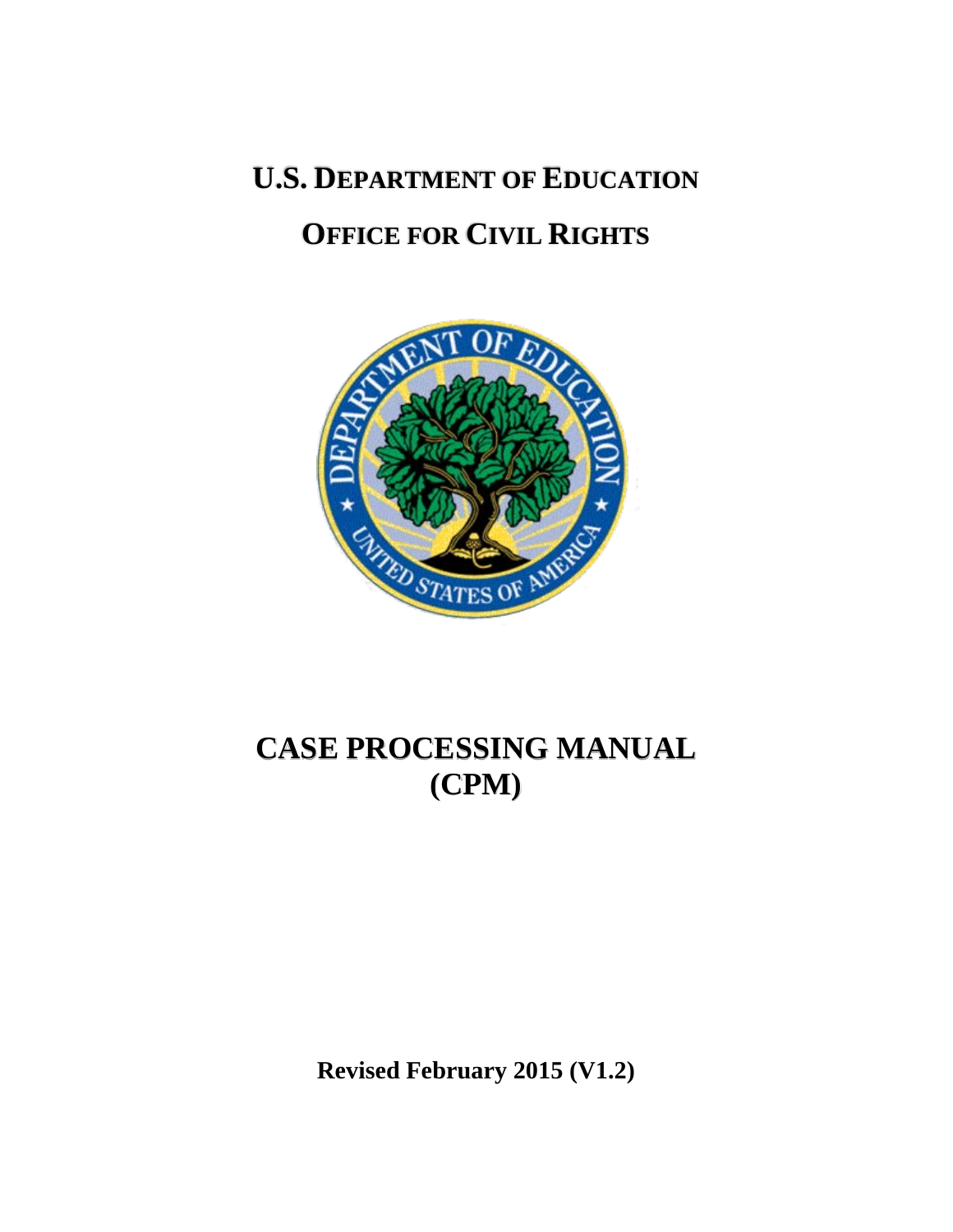## **INTRODUCTION**

The mission of the Office for Civil Rights (OCR) is to ensure equal access to education and to promote educational excellence throughout the nation through vigorous enforcement of civil rights. The Case Processing Manual (CPM) provides OCR with the procedures to promptly and effectively investigate and resolve complaints, compliance reviews and directed investigations to ensure compliance with the civil rights laws enforced by OCR.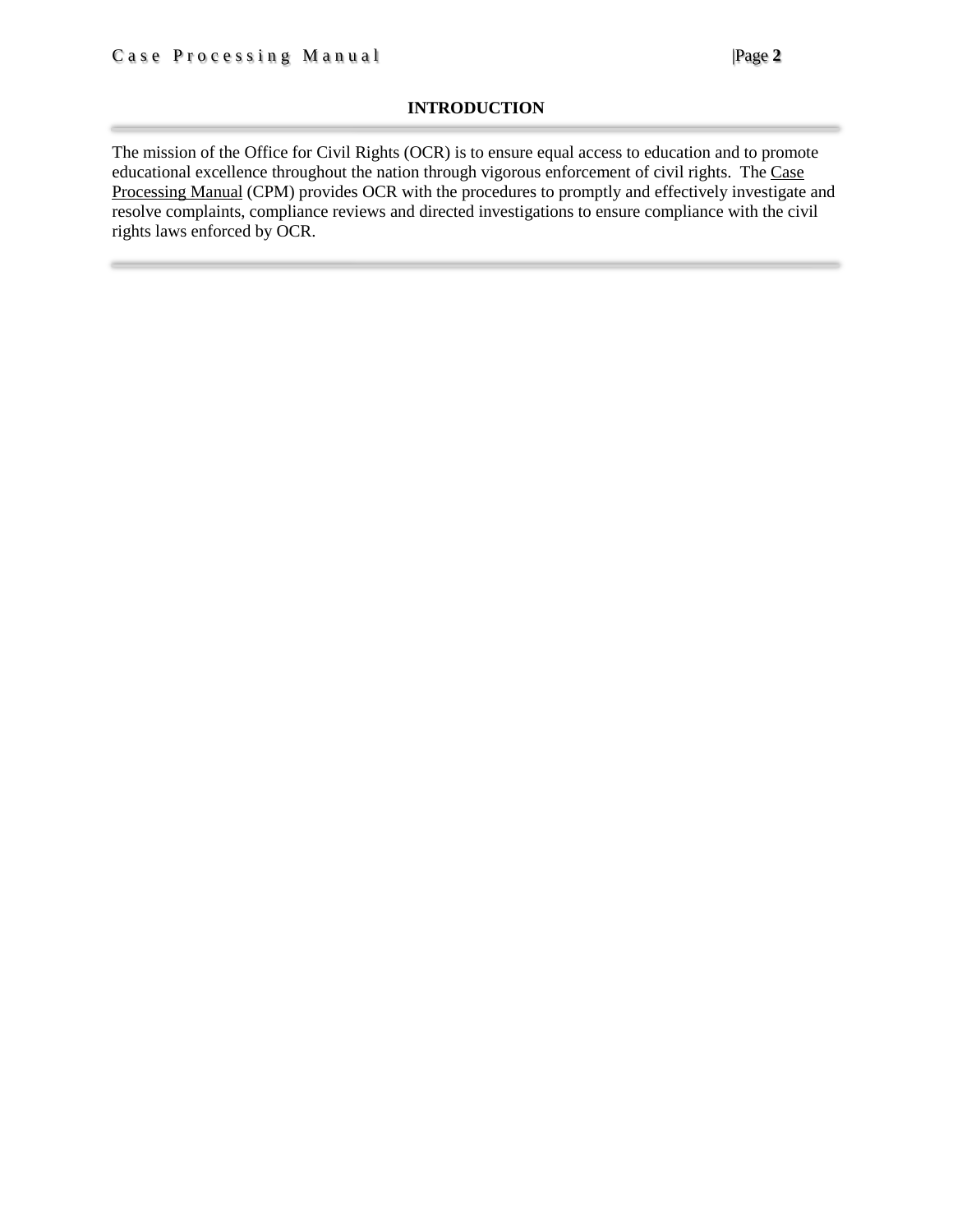# **TABLE OF CONTENTS**

| <b>ARTICLE I</b>           |                                                                                                           |  |
|----------------------------|-----------------------------------------------------------------------------------------------------------|--|
| Section 101                |                                                                                                           |  |
| Section 102                |                                                                                                           |  |
| Section 103                |                                                                                                           |  |
| Section 104                |                                                                                                           |  |
| Section 105                |                                                                                                           |  |
| Section 106                |                                                                                                           |  |
| Section 107                |                                                                                                           |  |
| Section 108<br>Section 109 |                                                                                                           |  |
| Section 110                |                                                                                                           |  |
| <b>ARTICLE II</b>          | <b>EARLY COMPLAINT RESOLUTION AND RAPID RESOLUTION PROCESS14</b>                                          |  |
| Section 201                |                                                                                                           |  |
| Section 202                |                                                                                                           |  |
| Section 203                |                                                                                                           |  |
| Section 204                |                                                                                                           |  |
| Section 205                |                                                                                                           |  |
| Section 206                |                                                                                                           |  |
| Section 207                |                                                                                                           |  |
| <b>ARTICLE III</b>         |                                                                                                           |  |
| Section 301                |                                                                                                           |  |
| Section 302                |                                                                                                           |  |
| Section 303                |                                                                                                           |  |
| Section 304                |                                                                                                           |  |
| Section 305                |                                                                                                           |  |
| Section 306                |                                                                                                           |  |
| Section 307                | Referrals from the Department of Justice (DOJ) and the Equal Employment Opportunity Commission (EEOC)  24 |  |
| <b>ARTICLE IV</b>          | <b>COMPLIANCE REVIEWS AND DIRECTED INVESTIGATIONS 25</b>                                                  |  |
| Section 401                |                                                                                                           |  |
| Section 402                |                                                                                                           |  |
|                            |                                                                                                           |  |
| <b>ARTICLE V</b>           |                                                                                                           |  |
| Section 501                |                                                                                                           |  |
| Section 502                |                                                                                                           |  |
| Section 503                |                                                                                                           |  |
| Section 504                |                                                                                                           |  |
| <b>ARTICLE VI</b>          |                                                                                                           |  |
| Section 601                |                                                                                                           |  |
| Section 602                |                                                                                                           |  |
| Section 603                |                                                                                                           |  |
| Section 604                |                                                                                                           |  |
|                            |                                                                                                           |  |
|                            |                                                                                                           |  |
|                            |                                                                                                           |  |
|                            |                                                                                                           |  |
|                            |                                                                                                           |  |
|                            |                                                                                                           |  |
|                            |                                                                                                           |  |
|                            |                                                                                                           |  |
|                            |                                                                                                           |  |
|                            |                                                                                                           |  |
|                            |                                                                                                           |  |
|                            |                                                                                                           |  |
|                            |                                                                                                           |  |
|                            |                                                                                                           |  |
|                            |                                                                                                           |  |
| Section 703                |                                                                                                           |  |
| Section 704                |                                                                                                           |  |
|                            |                                                                                                           |  |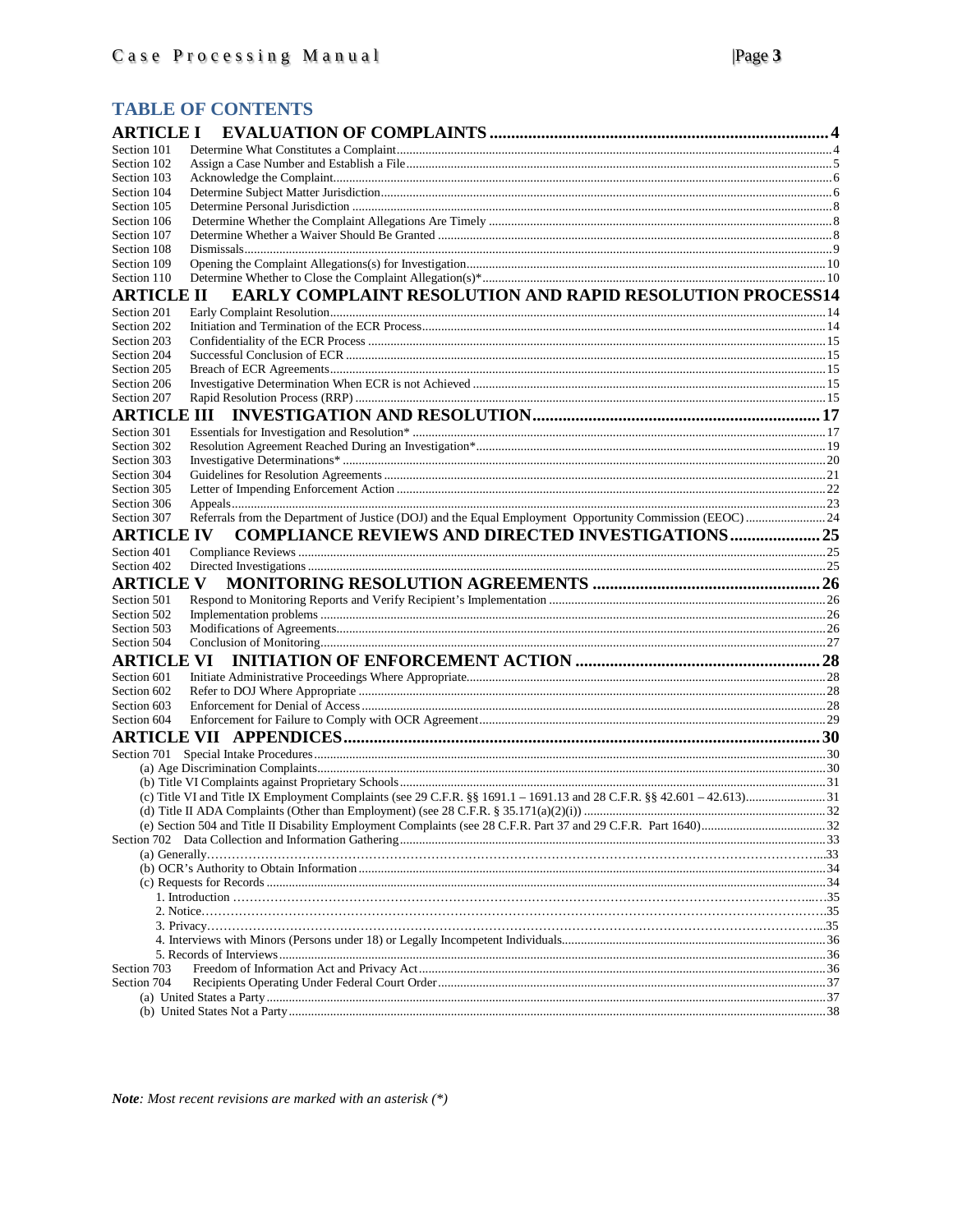# <span id="page-3-0"></span>**ARTICLE I EVALUATION OF COMPLAINTS**

When OCR determines that written information provided to the U.S. Department of Education (Department) is a complaint, OCR will establish whether it has sufficient information to proceed to investigation. OCR will provide complainants with assistance regarding the nature of their rights and of the OCR investigation process. Additionally, OCR will provide appropriate assistance to complainants who are persons with disabilities, individuals of limited English proficiency, and persons whose communication skills are otherwise limited.

To investigate the complaint, OCR may collect and analyze personal information. The Privacy Act of 1974, 5 U.S.C. § 552a, and the Freedom of Information Act (FOIA), 5 U.S.C. § 552, govern the use of personal information collected by OCR. OCR does not reveal the name or other personal information about an individual unless: (1) such information is necessary for the completion of an investigation or in enforcement activities against an institution that violates the laws; (2) such information is required to be disclosed under the FOIA or the Privacy Act; or (3) such information is permitted to be disclosed under both the FOIA and the Privacy Act and OCR determines disclosure would further an interest of the Department or the United States.

In addition, subject to the restrictions imposed by FOIA and the Privacy Act, OCR can release certain information about a complaint to the press or general public, including the name of the school or institution; the date a complaint was filed; the type of discrimination included in a complaint; the date a complaint was resolved, dismissed or closed; the basic reasons for OCR's decision; or other related information. Under these circumstances, any information OCR releases to the press or general public will not include the complainant's name or the name of the person on whose behalf the complaint was filed except as noted in the paragraph above.

All information within case files is subject to FOIA and the Privacy Act. See CPM Section 703.

## <span id="page-3-1"></span>**SECTION 101 DETERMINE WHAT CONSTITUTES A COMPLAINT**

A complaint is a written statement to the Department alleging that the rights of one or more persons have been violated and requesting that the Department take action. Complainants must also provide their contact information. Complaints may be filed online as well as by mail, fax, or in person. Some correspondence that OCR receives, even if it concerns an alleged civil rights violation, may not be a complaint. Upon receipt, OCR will determine whether or not the correspondence is a complaint.

The following are not complaints:

- Oral allegations that are not reduced to writing.
- Anonymous correspondence.
- Courtesy copies of correspondence or a complaint filed with or otherwise submitted to another person or other entity.
- Inquiries that seek advice or information but do not seek action or intervention from the Department.

The complaint should include a written explanation of what happened; identification of the person or group injured by the alleged discrimination;<sup>[1](#page-3-2)</sup> and identification of the person or institution alleged to have

<span id="page-3-2"></span>1 This manual uses the term "complainant" throughout. Note: The term "complainant" may also refer to the person or group injured by the alleged discriminations on whose behalf a complainant files a complaint.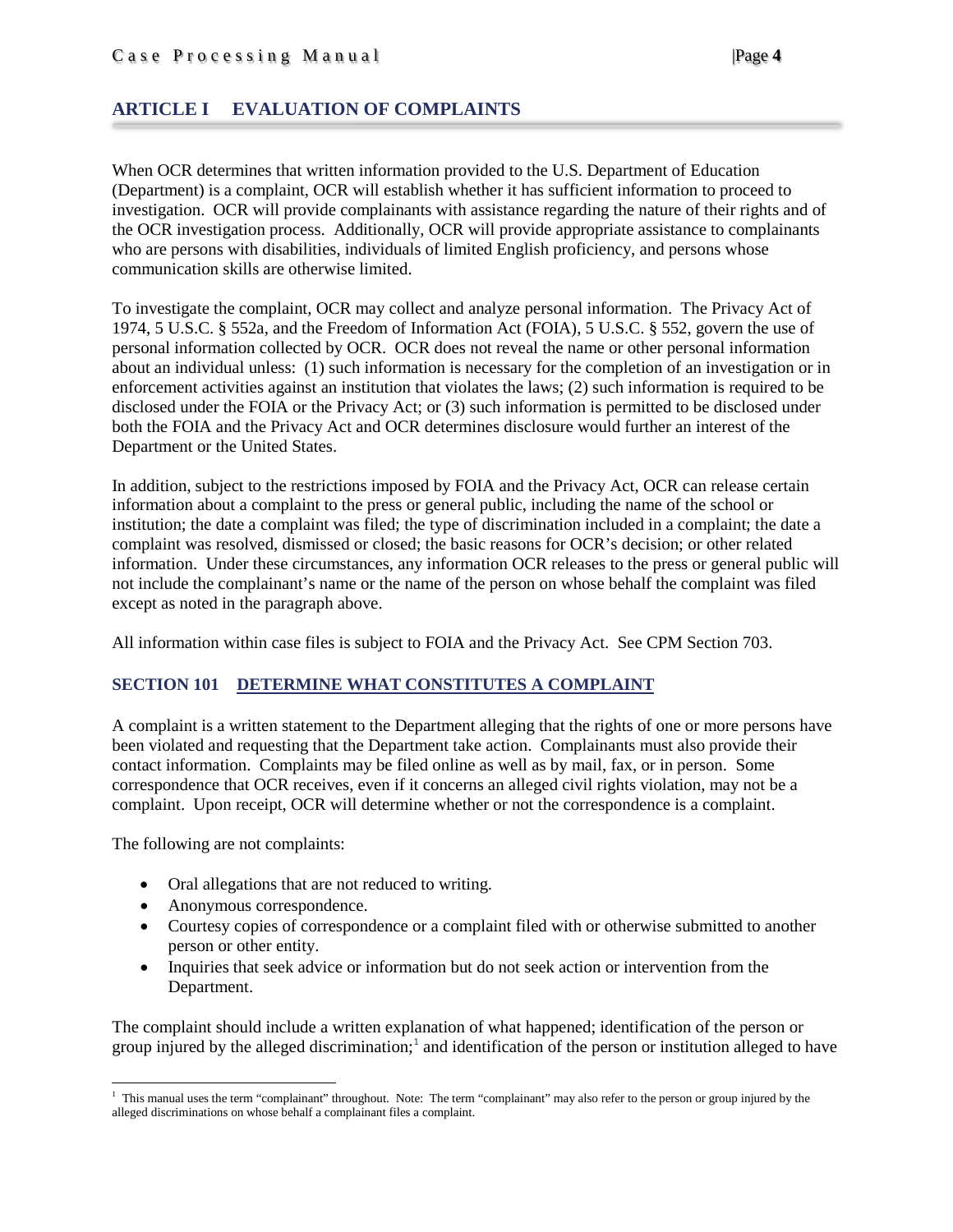$\overline{\phantom{a}}$ 

discriminated. Generally, statistical data alone are not sufficient to warrant opening an investigation, but can serve to support the opening of an investigation when presented in conjunction with other facts and circumstances.

## <span id="page-4-0"></span>**SECTION 102 ASSIGN A CASE NUMBER AND ESTABLISH A FILE**

OCR's complaint processing commences on the date that a complaint is received by the appropriate OCR Enforcement Office. Complaints received by electronic mail or by fax, over a weekend, or on a holiday will be considered received on the next workday. Upon receipt by the appropriate Enforcement Office, OCR assigns the incoming complaint a case number. OCR establishes a case file for each complaint. The complaint, however it was filed, must be included in the case file.

In cases of multiple complaints, the following guidelines will be applied in determining how many case numbers should be assigned:

- When OCR receives multiple identical complaints filed at the same time by the same complainant against the same recipient, OCR will assign one case number to the complaints.
- OCR will assign a separate case number to each recipient<sup>[2](#page-4-1)</sup> named in the complaint. If, during the course of the investigation, OCR determines that other recipients are involved in the alleged acts of discrimination, OCR will open separate complaints and assign a separate case number for each such recipient; the case opening date for such complaints is the date on which OCR determines that other recipients are involved.
- Complaints from more than one person against the same recipient that contain different or distinct allegations are treated as separate complaints and assigned separate case numbers.
- Complaints filed by one or more than one person that raise substantially identical allegations against the same recipient may be treated as one complaint and assigned one case number when OCR makes this determination prior to the docketing of the new complaint(s). When OCR is currently investigating a complaint(s) against the same recipient, a complaint(s) that is filed subsequently and that raises substantially identical allegations will be assigned a separate case number(s) and reviewed to determine whether to consolidate the investigation of the subsequently filed complaint(s) with the existing investigation.
- New complaint allegations filed by the same person against the same recipient after OCR has begun to investigate the original complaint are reviewed on a case-by-case basis to determine whether the allegations should be added to the open complaint or treated as a new complaint and assigned a separate case number and, if treated as a new complaint, whether to consolidate the investigation of the subsequently filed complaint allegation(s) with the investigation of the allegation(s) in the original complaint.

*Revised October 2015*

<span id="page-4-1"></span><sup>&</sup>lt;sup>2</sup> This manual uses the term "recipient" throughout. With respect to Title VI, Title IX, Section 504 and the Age Discrimination Act, a recipient is an entity that receives federal financial assistance. With respect to the Boy Scouts of America Equal Access Act, a recipient is a public elementary or secondary school or local or State educational agency that receives funds made available through the Department and with respect to Title II, the term is intended to include public entities whether or not they receive federal financial assistance. Specifically, the Department of Justice has identified the Department of Education as the designated agency to carry out Title II compliance activities regarding public elementary and secondary education systems and institutions, public institutions of higher education and vocational education (other than schools of medicine, dentistry, nursing, and other health-related schools) and public libraries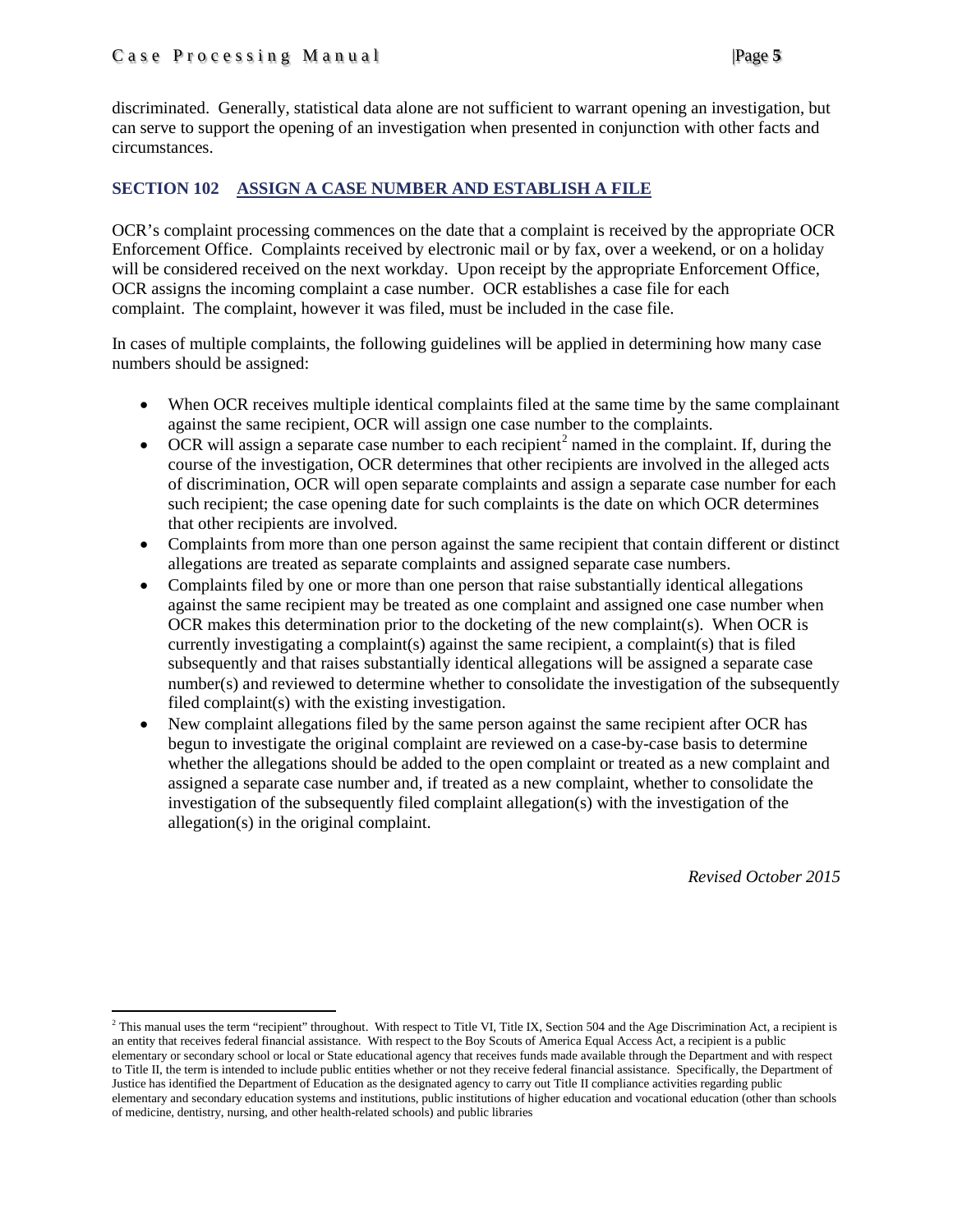# <span id="page-5-0"></span>**SECTION 103 ACKNOWLEDGE THE COMPLAINT**

OCR will promptly acknowledge receipt of the complaint. The complainant will be informed that the complaint will be evaluated to determine whether OCR has authority to investigate the allegations and that further communications about the complaint will be forthcoming. A Consent Form, a Complaint Form, and OCR Complaint Processing Procedures are available at: [\(https://www2.ed.gov/about/offices/list/ocr/complaintform.pdf\)](https://www2.ed.gov/about/offices/list/ocr/complaintform.pdf).

In addition to the complaint, a signed Consent Form may be required. When disclosure of the identity of the complainant is necessary in order to resolve the complaint, OCR will require written consent before proceeding. The complainant will be informed that the complaint will be closed if written consent is necessary in order to resolve the complaint and is not received within 20 calendar days of the date of the acknowledgement letter or the date the Consent Form is requested from the complainant. The signed Consent Form may be submitted to OCR by mail, fax, electronic mail or in person.

When OCR has determined that consent is necessary in order to resolve the complaint and OCR has not received a signed Consent Form by the 15<sup>th</sup> calendar days of the date of the acknowledgment letter or the date the Consent Form is requested from the complainant, OCR will contact the complainant (e.g., by phone) to inform the complainant that the complaint will be closed if the signed Consent Form is not received within 5 calendar days. If OCR does not receive signed written Consent Form, the complaint will be dismissed, and the complainant informed in writing.

A complainant filing on behalf of or pertaining to another person(s) is responsible for securing any necessary written consent from that individual, including when a parent files for a student over the age of 18. Where the person is a minor (under the age of 18) or a legally incompetent adult, the Consent Form must be signed by that person's parent or legal guardian. Parental or legal guardian consent may not be required for persons under the age of 18 if they are emancipated under state law and are therefore considered to have obtained majority. Proof of emancipation or incompetence must be provided.

## <span id="page-5-1"></span>**SECTION 104 DETERMINE SUBJECT MATTER JURISDICTION**

OCR must have jurisdiction over the subject matter of the complaint. For OCR to establish subject matter jurisdiction, the complaint must allege, or OCR must be able to infer from the facts given, an allegation of: (1) discrimination based on race, color, national origin, sex, disability or age, (2) discrimination in violation of the Boy Scouts of America Equal Access Act of 2001, or (3) retaliation for the purpose of interfering with any right or privilege secured by the civil rights laws enforced by OCR, or as a result of making a complaint, testifying, or participating in any manner in an OCR proceeding. See 34 C.F.R. §§ 100.7(e), 104.61, 106.71, 108.9, 110.34; and 28 C.F.R. § 35.134.

When the subject matter of a complaint allegation(s) does not fall under any of the following statutory and regulatory authorities, OCR will dismiss the allegation(s) pursuant to CPM Section 108.

OCR has jurisdiction pursuant to the following statutory and regulatory authorities:

• **Title VI of the Civil Rights Act of 1964**, 42 U.S.C. §§ 2000d et seq., 34 C.F.R. Part 100.

Under Title VI, OCR has jurisdiction to investigate complaints involving individuals covered by the law (e.g., applicants, students, parents) and certain employment complaints based on race, color, or national origin. With respect to employment, OCR has jurisdiction if: (1) the alleged discrimination could adversely affect program beneficiaries on the basis of race, color, or national origin, or (2) a primary objective of the federal financial assistance is to provide employment.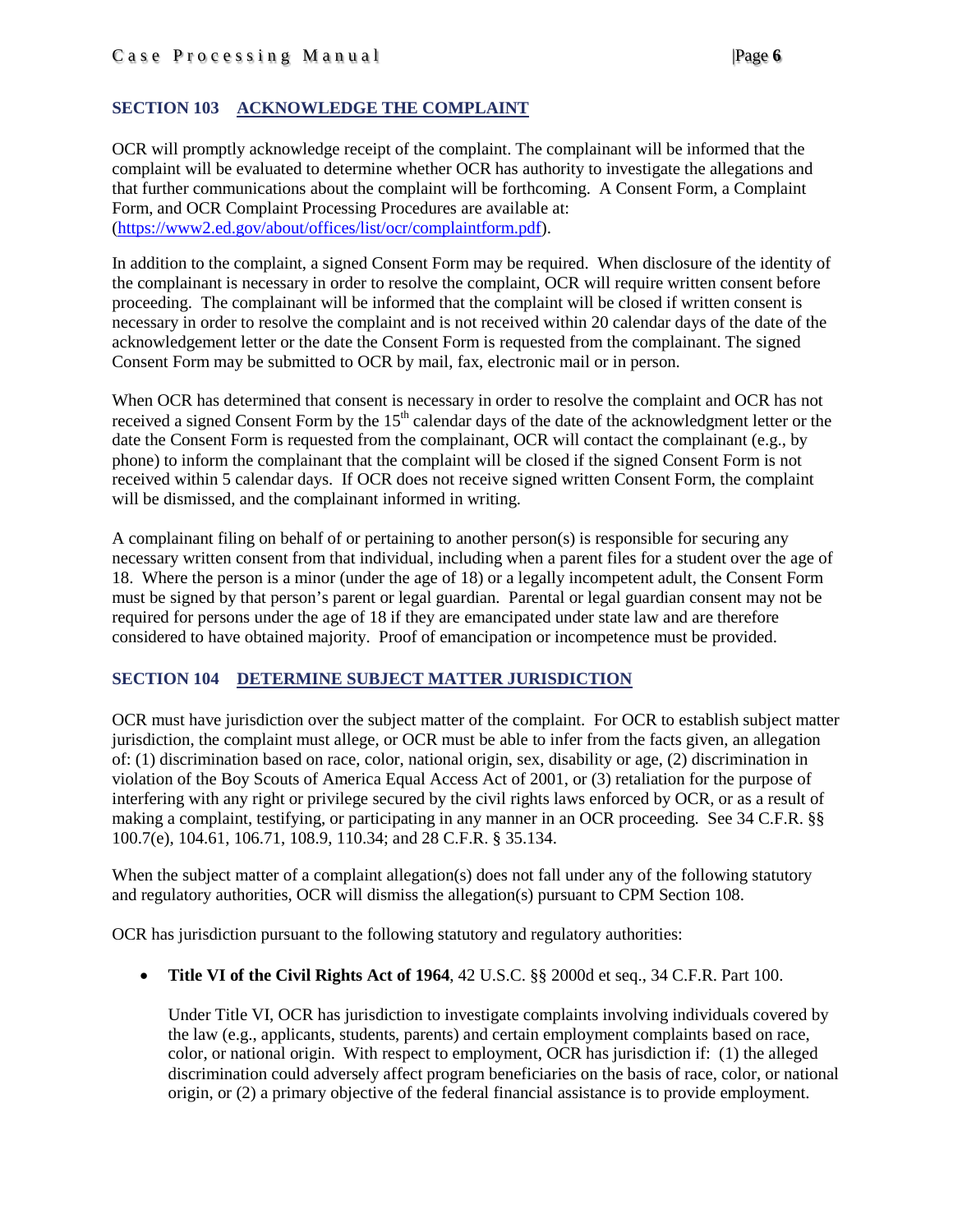## Case Processing Manual |Page **7**

See CPM subsection 701(b) for processing Title VI complaints with respect to proprietary vocational schools. For employment complaints, OCR follows procedures consistent with the employment coordinating regulations at 28 C.F.R. Part 42 and 29 C.F.R. Part 1691. See CPM subsection 701(c).

• **Title IX of the Education Amendments of 1972**, as amended, 20 U.S.C. §§ 1681 et seq., 34 C.F.R. Part 106.

Under Title IX, OCR has jurisdiction to investigate complaints involving individuals covered by the law (e.g., applicants, students, parents) and employment complaints based on sex that involve educational programs and activities. For employment complaints, OCR follows procedures consistent with the employment coordinating regulations at 28 C.F.R. Part 42 and 29 C.F.R. Part 1691. See CPM subsection 701(c).

• **Section 504 of the Rehabilitation Act of 1973**, as amended, 29 U.S.C. § 794, 34 C.F.R. Part 104.

Under Section 504, OCR has jurisdiction to investigate complaints involving individuals covered by the law (e.g., applicants, students, parents) and employment complaints based on disability. For employment complaints, OCR follows procedures consistent with the employment coordination regulations at 28 C.F.R. Part 37 and 29 C.F.R. Part 1640. See CPM subsection 701(e).

• **Age Discrimination Act of 1975**, 42 U.S.C. §§ 6101 et seq., 34 C.F.R. Part 110.

Under the Age Discrimination Act, OCR has jurisdiction to investigate complaints involving individuals covered by the law (e.g., applicants, students, parents). For instructions regarding referral of complaints to the Federal Mediation and Conciliation Service (FMCS) before investigation, see CPM subsection 701(a). OCR does not have jurisdiction over employment under the Age Discrimination Act. See CPM su[bsection 701\(a\).](http://www2.ed.gov/print/about/offices/list/ocr/docs/ocrcpm.html#VI_1_a_1)

• **Title II of the Americans** *w***ith Disabilities Act of 1990**, 42 U.S.C. §§ 12131 et seq., 28 C.F.R. Part 35.

Under Title II, OCR has jurisdiction to investigate complaints involving individuals covered by the law (e.g., applicants, students, parents) and employment complaints based on disability. For employment complaints, OCR follows procedures consistent with the employment coordination regulations at 28 C.F.R. Part 37 and 29 C.F.R. Part 1640, which address coordinating disability employment complaints with DOJ and EEOC. See CPM subsection 701(e).

• **Boy Scouts of America Equal Access Act of 2001**, 20 U.S.C. § 7905, 34 C.F.R. Part 108.

Under the Boy Scouts Act, OCR has jurisdiction to investigate complaints involving the denial of equal access or a fair opportunity to meet to, or discrimination against, any group officially affiliated with the Boy Scouts of America or officially affiliated with any other youth group listed in Title 36 of the United States Code.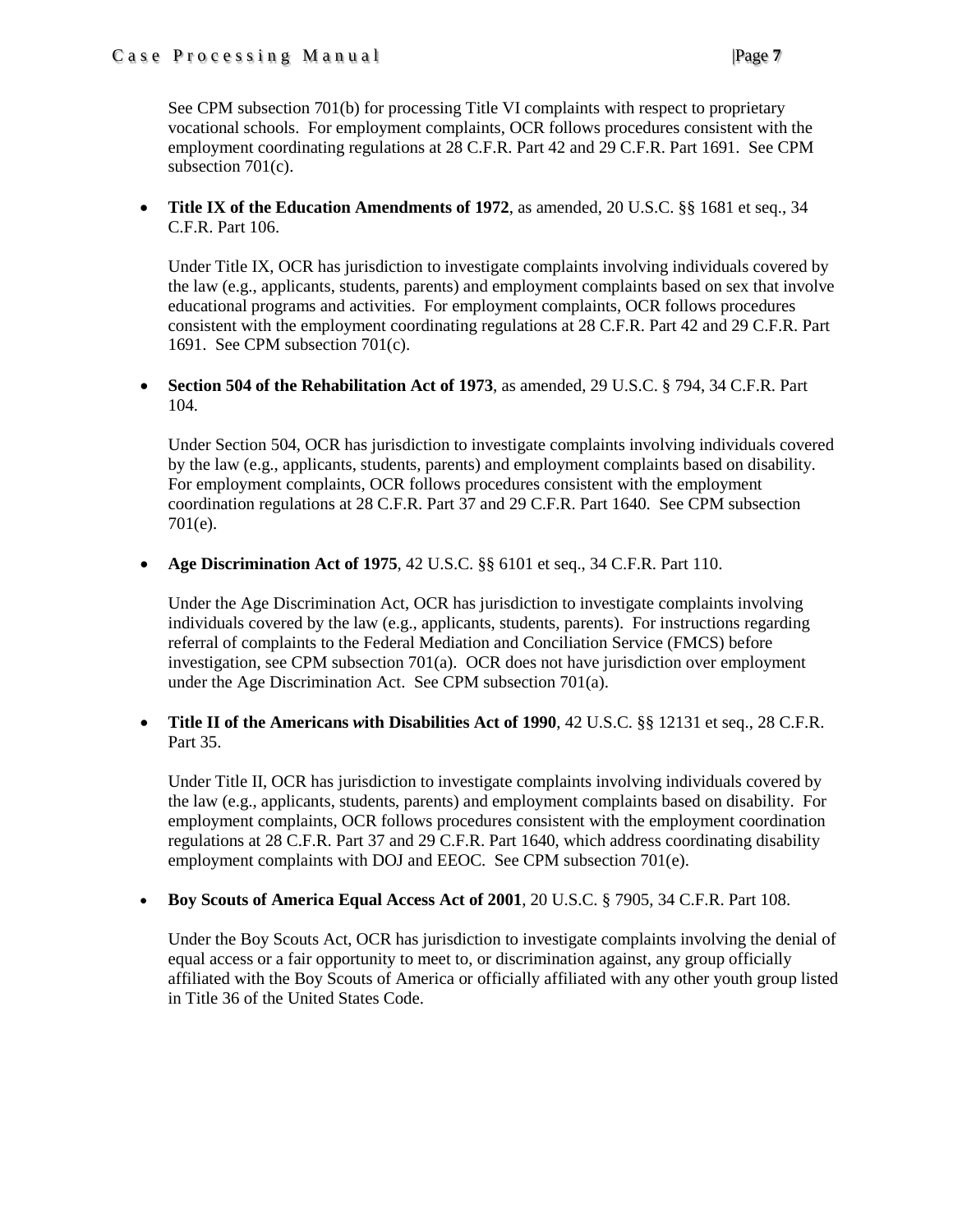## <span id="page-7-0"></span>**SECTION 105 DETERMINE PERSONAL JURISDICTION**

OCR must also have jurisdiction over the institution alleged to have discriminated. Under Title VI, Title IX, Section 504, and the Age Discrimination Act, OCR has jurisdiction over institutions that receive federal financial assistance from the Department and institutions for which OCR has been delegated authority from other federal agencies. Under Title II, OCR has jurisdiction over public elementary and secondary education systems and institutions, public institutions of higher education and vocational education (other than schools of medicine, dentistry, nursing, and other health-related schools), and public libraries – regardless of whether these institutions receive federal financial assistance. Under the Boy Scouts Act, OCR has jurisdiction over public elementary schools, public secondary schools, local educational agencies and State educational agencies that receive funds made available through the Department. When a complaint is filed against an institution OCR does not cover, OCR will not proceed further and will dismiss the complaint in accordance with CPM Section 108. When appropriate, OCR will refer the complaint to the appropriate agency. See CPM Section 701.

## <span id="page-7-1"></span>**SECTION 106 DETERMINE WHETHER THE COMPLAINT ALLEGATIONS ARE TIMELY**

OCR will take action only with respect to those complaint allegations (except allegations of age discrimination and, in special circumstances, allegations relating to breach of Early Complaint Resolution agreements) that have been filed within 180 calendar days of the date of the last act of alleged discrimination, unless the complainant is granted a waiver under CPM Section 107. With respect to complaint allegations of age discrimination, OCR will take action with respect to those complaint allegations that have been filed within 180 days of the date the complainant first had knowledge of the alleged discrimination. OCR may extend this time limit for age discrimination complaints for good cause shown. See CPM subsection 701(a). With respect to the timeliness requirements for allegations relating to the breach of Early Complaint Resolution agreements, see CPM subsection 204(a).

The filing date of a complaint is the following:

- The date the complaint is postmarked or received by any Department office, $3$  whichever is earlier.
- For Title II complaints referred from DOJ, the date the complaint is received by DOJ.

## (a) **Continuing Policy or Practice**

Timely allegations may include those where the complainant alleges a continuing discriminatory policy or practice. In evaluating the complaint allegations, OCR shall determine whether there is a continuing discriminatory policy or practice.

## <span id="page-7-2"></span>**SECTION 107 DETERMINE WHETHER A WAIVER SHOULD BE GRANTED**

If a complaint allegation<sup>4</sup> is not filed in a timely manner (see CPM Section 106), OCR will notify the complainant of the opportunity to request a waiver. OCR may grant a waiver of the 180-day filing requirement for reasons such as:

(a) The complainant could not reasonably be expected to know the act was discriminatory within the 180-day period, and the complaint allegation was filed within 60 days after the complainant became

<span id="page-7-3"></span>l  $3$  The filing date of complaints filed online or sent by electronic mail or by fax will be the date the complaint was filed online or sent to OCR.<br> $4$  Although the manual refers to "complaints" and "complaint allegations

<span id="page-7-4"></span>example, in a single complaint, OCR may decide that it is appropriate to proceed to complaint investigation on one or more allegations while dismissing or closing another allegation of other allegations. The complainant will be informed of OCR's decision with respect to each allegation.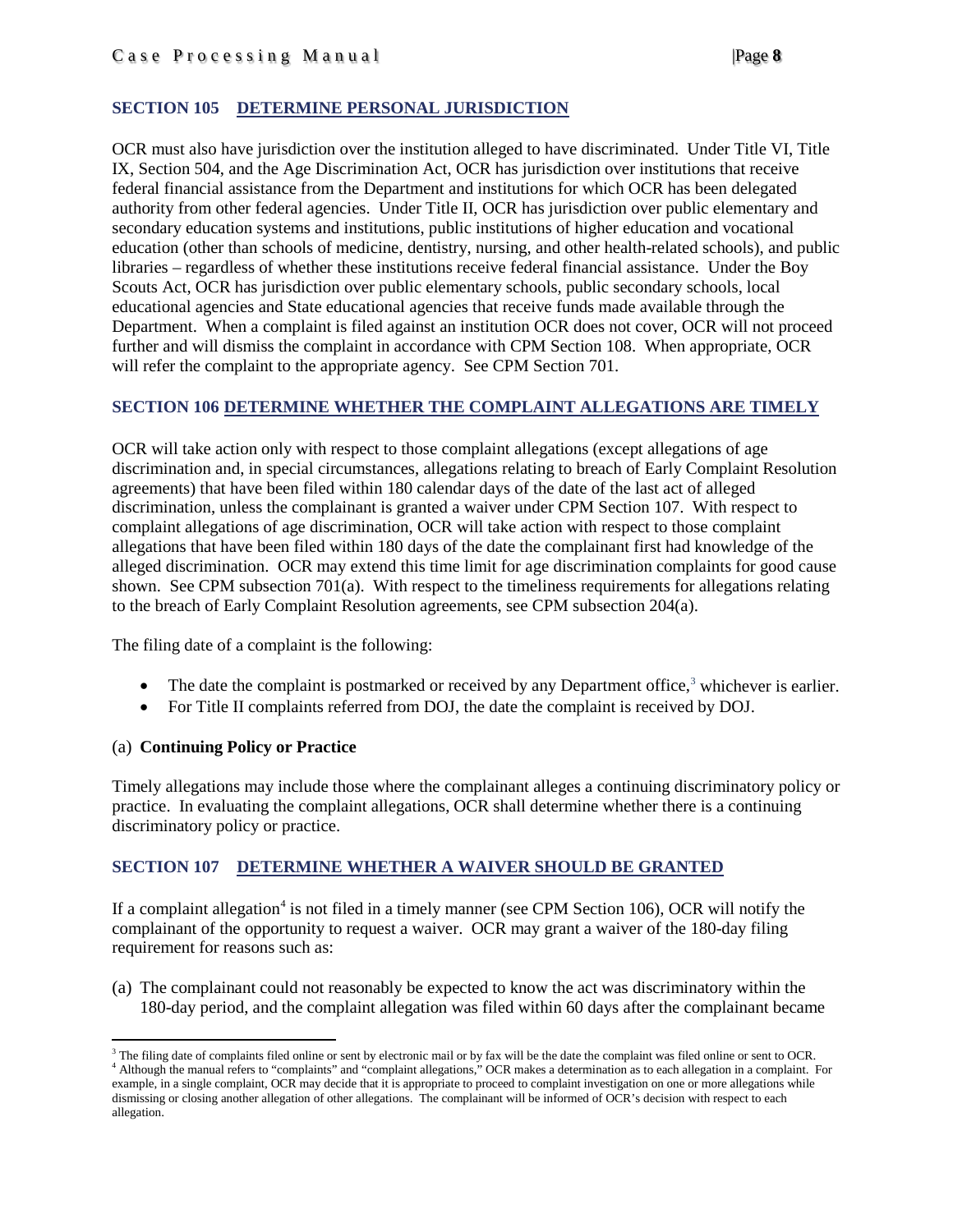aware of the alleged discrimination (note that lack of previous awareness of OCR or the civil rights laws enforced by OCR is not a basis for a waiver).

- (b) The complainant was unable to file a complaint because of incapacitating illness or other incapacitating circumstances during the 180-day period, and the complaint allegation was filed within 60 days after the period of incapacitation ended.
- (c) The complainant filed a complaint alleging the same discriminatory conduct within the 180-day period with another federal, state, or local civil rights enforcement agency, or federal or state court, and filed a complaint with OCR within 60 days after the other agency had completed its investigation or, in the case of a court, there had been no decision on the merits or settlement of the complaint allegations. (Dismissal with prejudice is considered a decision on the merits.)
- (d) The complainant filed, within the 180-day period, an internal grievance with the recipient of federal financial assistance, or a due process hearing, alleging the same discriminatory conduct that is the subject of the OCR complaint, and the complaint is filed no later than 60 days after the internal grievance is concluded.
- (e) Unique circumstances generated by OCR's action have adversely affected the complainant.

When a waiver is not requested or requested but not granted, the allegation will be dismissed in accordance with CPM Section 108 and OCR will issue a closure letter to the complainant explaining the reason for the decision.

# <span id="page-8-0"></span>**SECTION 108 DISMISSALS**

l

OCR will assist the complainant in understanding the information that OCR requires in order to proceed to the investigation of the complainant's allegation(s). This will include explaining OCR's investigation process and the rights of the complainant under the statutes and regulations enforced by OCR. OCR will also specifically identify the information necessary for OCR to proceed to investigation. OCR staff will provide appropriate assistance to complainants who are persons with disabilities, individuals of limited English proficiency, or persons whose communication skills are otherwise limited.

If OCR decides not to open an allegation for investigation for any of the reasons identified in CPM Sections 104, 105, 106, 107, and/or 110, it will dismiss the allegation or, if appropriate, the complaint in its entirety.

OCR **will** also dismiss an allegation for the following reasons:

- (a) The allegation, on its face or as clarified in the evaluation process, fails to state a violation of one of the laws OCR enforces.
- (b) The allegation lacks sufficient detail (i.e., who, what, where, when, how) for OCR to infer that discrimination or retaliation may have occurred or is occurring.
- (c) The allegation is so speculative, conclusory<sup>5</sup> or incoherent that it is not sufficiently grounded in fact for OCR to infer that discrimination or retaliation may have occurred or is occurring.

<span id="page-8-1"></span> $<sup>5</sup>$  This provision applies where the complaint allegation (including any additional information provided by the complainant) does not provide</sup> sufficient information to raise the allegation above the level of speculation. The complaint must provide more than conclusions of alleged violations of the laws enforced by OCR.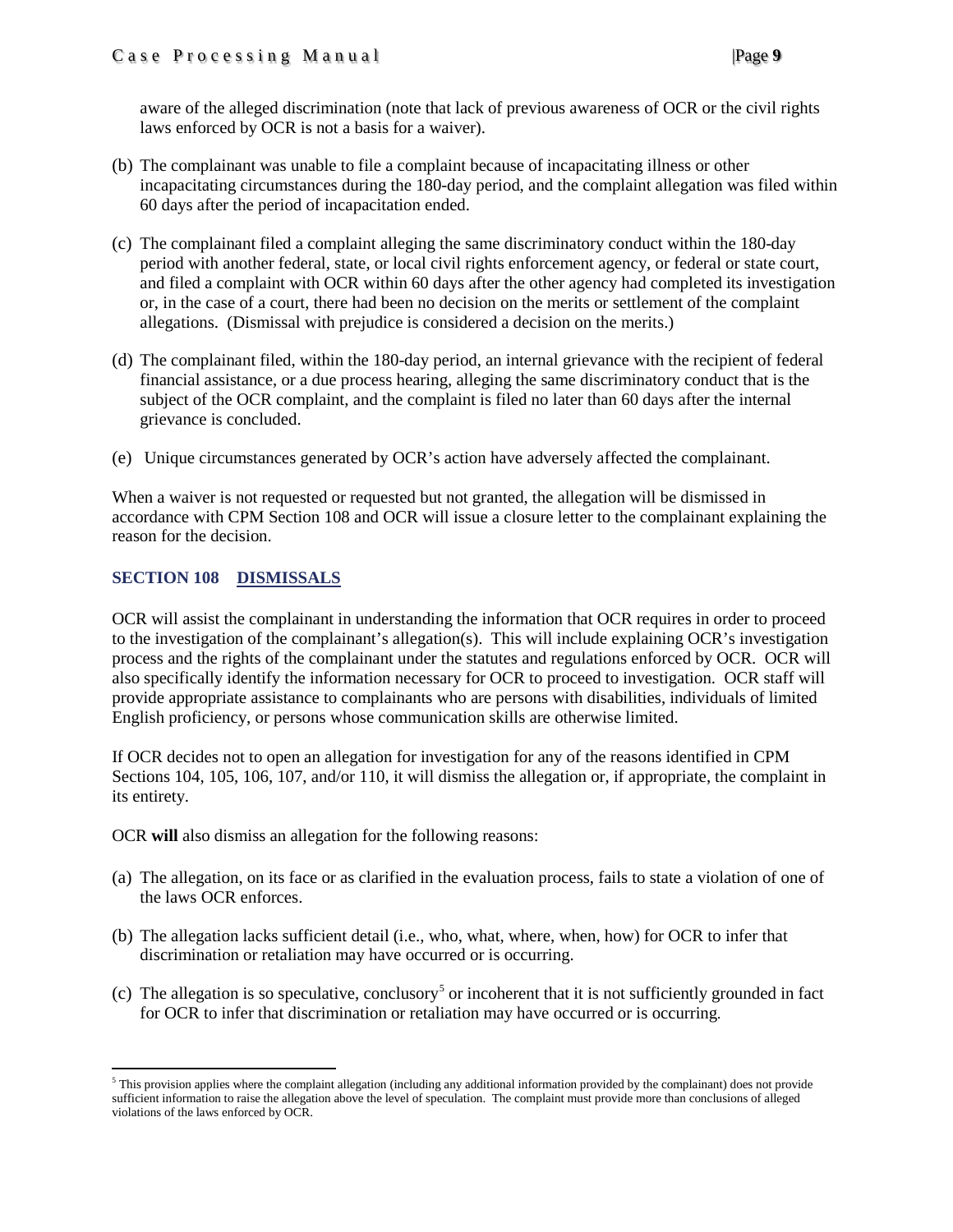Before dismissing a complaint allegation under CPM subsections 108 (b) or (c), OCR will contact the complainant to provide appropriate assistance by explaining in writing (by letter or via electronic mail) the information necessary for OCR to open an investigation of the complaint allegation, ask the complainant to provide this information to OCR within 20 calendar days of the date of the written request and advise the complainant that the complaint allegation will be dismissed if the information is not received by that date. OCR will dismiss the complaint allegation if the requested information is not received within 20 calendar days of the date of the written request.

When a complaint allegation is dismissed, OCR will issue a closure letter to the complainant explaining the reason for the decision.

## <span id="page-9-0"></span>**SECTION 109 OPENING THE COMPLAINT ALLEGATION(S) FOR INVESTIGATION**

When OCR opens a case for investigation, it will issue letters of notification to the complainant and the recipient that contain, at a minimum, the following information:

- OCR's jurisdiction with applicable regulatory citations.
- The allegations to be investigated.
- A statement that OCR is a neutral fact-finder and citing the CPM.
- Information about OCR's Early Complaint Resolution process.
- Contact information for the OCR staff person who will serve as the complainant's and the recipient's primary contact during the investigation and resolution of the complaint.

<span id="page-9-1"></span>A copy of "OCR Complaint Processing Procedures" will be included with the letter to the recipient.

# **SECTION 110 DETERMINE WHETHER TO CLOSE THE COMPLAINT ALLEGATION(S)[6](#page-9-2)**

Generally, CPM Section 110 is applied to close complaint allegation(s) during evaluation or during the early stages of the investigation. Where OCR has obtained sufficient evidence to support a finding, OCR will proceed in accordance with the appropriate provisions set forth in CPM Section 303. When OCR closes a complaint for any of the reasons identified in CPM Section 110, it will issue a closure letter to the complainant explaining the reason(s) for the decision and, when a letter of notification has already been issued to the recipient, also issue a closure letter to the recipient.

OCR **will** close the complaint allegation(s) for the following reasons:

- (a) The same complaint allegations have been filed by the complainant against the same recipient with another federal, state, or local civil rights enforcement agency or through a recipient's internal grievance procedures, including due process proceedings, *and*
	- 1. *Where the allegations filed with OCR are currently pending before another federal, state, or local civil rights enforcement agency or through a recipient's internal grievance procedures, including due process proceedings,* and OCR anticipates that all allegations will be investigated and that the remedy will be the same as the remedy that would be obtained if OCR were to find a violation of the complaint and that there will be a comparable resolution process under comparable legal standards. OCR will advise the complainant that she or he may re-file within 60 days of the completion of the other entity's action. Generally, OCR will not conduct its own investigation;

<span id="page-9-2"></span><sup>&</sup>lt;sup>6</sup> Note: When *after* opening a complaint for investigation, OCR determines that any of the criteria set forth in Section 110 has been met, a complaint will be "administratively closed."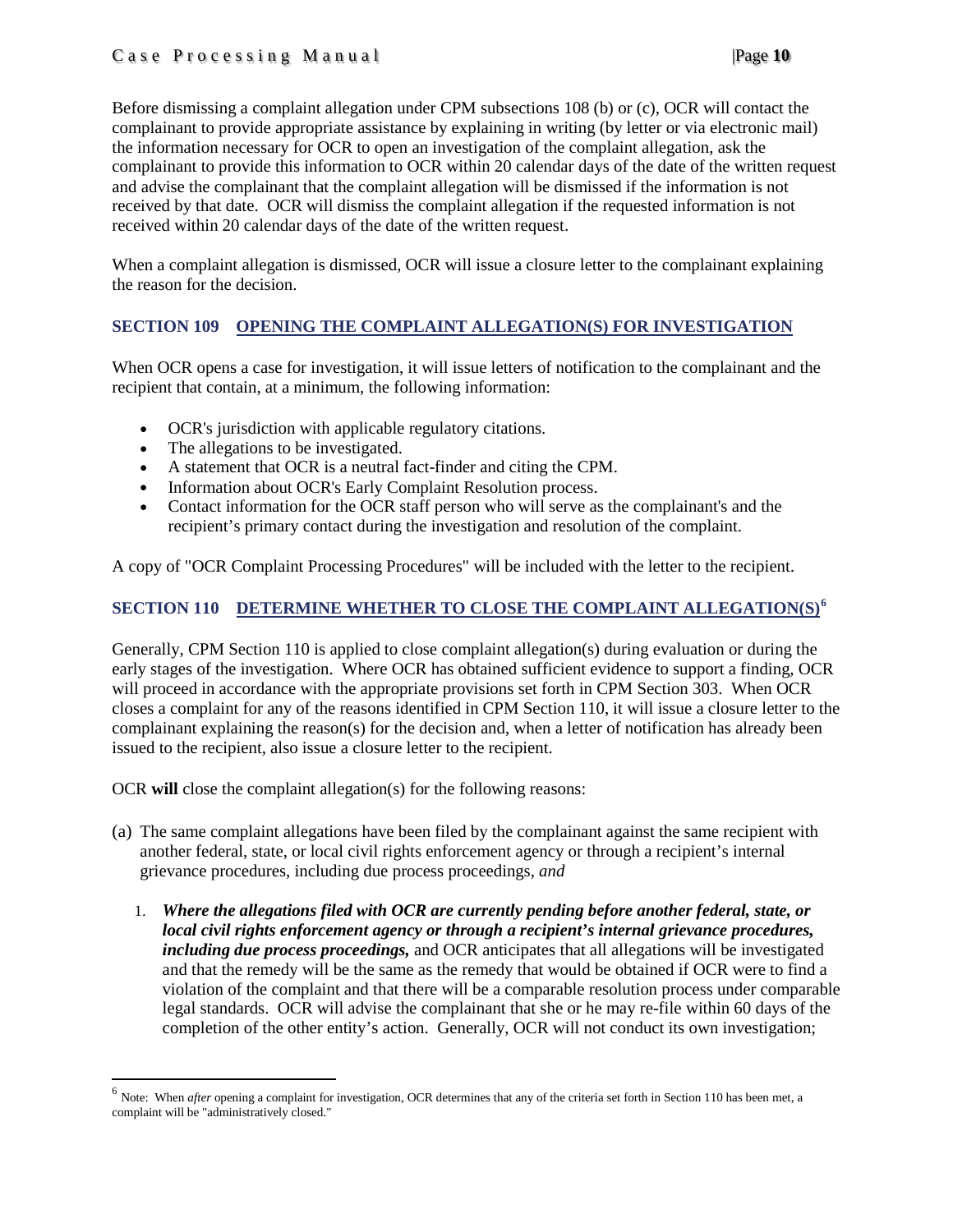instead, OCR reviews the results of the other entity's determination and decides whether the other entity provided a comparable resolution process under comparable legal standards.

- 2. *Where the allegations filed with OCR have been resolved by another federal, state, or local civil rights enforcement agency or through a recipient's internal grievance procedures, including due process proceedings,* and all allegations were investigated, any remedy obtained is the same as the remedy that would be obtained if OCR were to find a violation of the complaint and there was a comparable resolution process under comparable legal standards.
- (b) The same allegations have been filed by the complainant against the same recipient with state or federal court. An OCR complaint may be re-filed within 60 days following termination of the court proceeding if there has been no decision on the merits or settlement of the complaint allegations. (Dismissal with prejudice is considered a decision on the merits.) Where OCR has obtained sufficient evidence to support a finding (under CPM subsection 303(a) (insufficient evidence) or CPM subsection 303(b) (violation)) with regard to any allegation(s) or where any allegation(s) being investigated by OCR are not before the court, OCR will not close the allegation(s), but will proceed in accordance with the appropriate provisions set forth in CPM Section 303.
- (c) The complaint allegations are foreclosed by previous decisions of the federal courts, the U.S. Secretary of Education, or the U.S. Department of Education's Civil Rights Reviewing Authority.
- (d) The complaint allegations are foreclosed by OCR policy determinations.
- (e) OCR obtains credible information indicating that the allegations raised by the complaint have been resolved, and there are no systemic allegations. In such a case, OCR will attempt to ascertain the apparent resolution. When OCR determines that there are no current allegations appropriate for further resolution, the complaint will be closed.

OCR *may* close a complaint for the following reasons:

- (f) OCR determines that its ability to complete the investigation is substantially impaired by the complainant's refusal to provide information that is reasonably accessible to the complainant and is necessary for investigation of the complaint. Generally, this subsection does not apply where the investigation raises systemic issues that warrant continuing the investigation. OCR will include documentation in the case file of its efforts to contact the complainant by phone, in writing, or via electronic mail to request the necessary information and of the recipient's refusal to provide information.
- $(g)$  OCR determines that its ability to complete the investigation is substantially impaired by its inability to contact the complainant in order to obtain information that is necessary for investigation of the complaint. Generally, this subsection does not apply where the investigation raises systemic issues that warrant continuing the investigation. OCR will include documentation in the case file of its unsuccessful efforts to contact the complainant by phone, in writing, or via electronic mail to request the necessary information.
- (h) The same complaint allegations have been filed by someone other than the complainant against the same recipient with another federal, state, or local civil rights enforcement agency or through a recipient's internal grievance procedures, including due process proceedings, *and*
	- 1. *Where the allegations filed with OCR are currently pending before another federal, state, or local civil rights enforcement agency or through a recipient's internal grievance procedures,*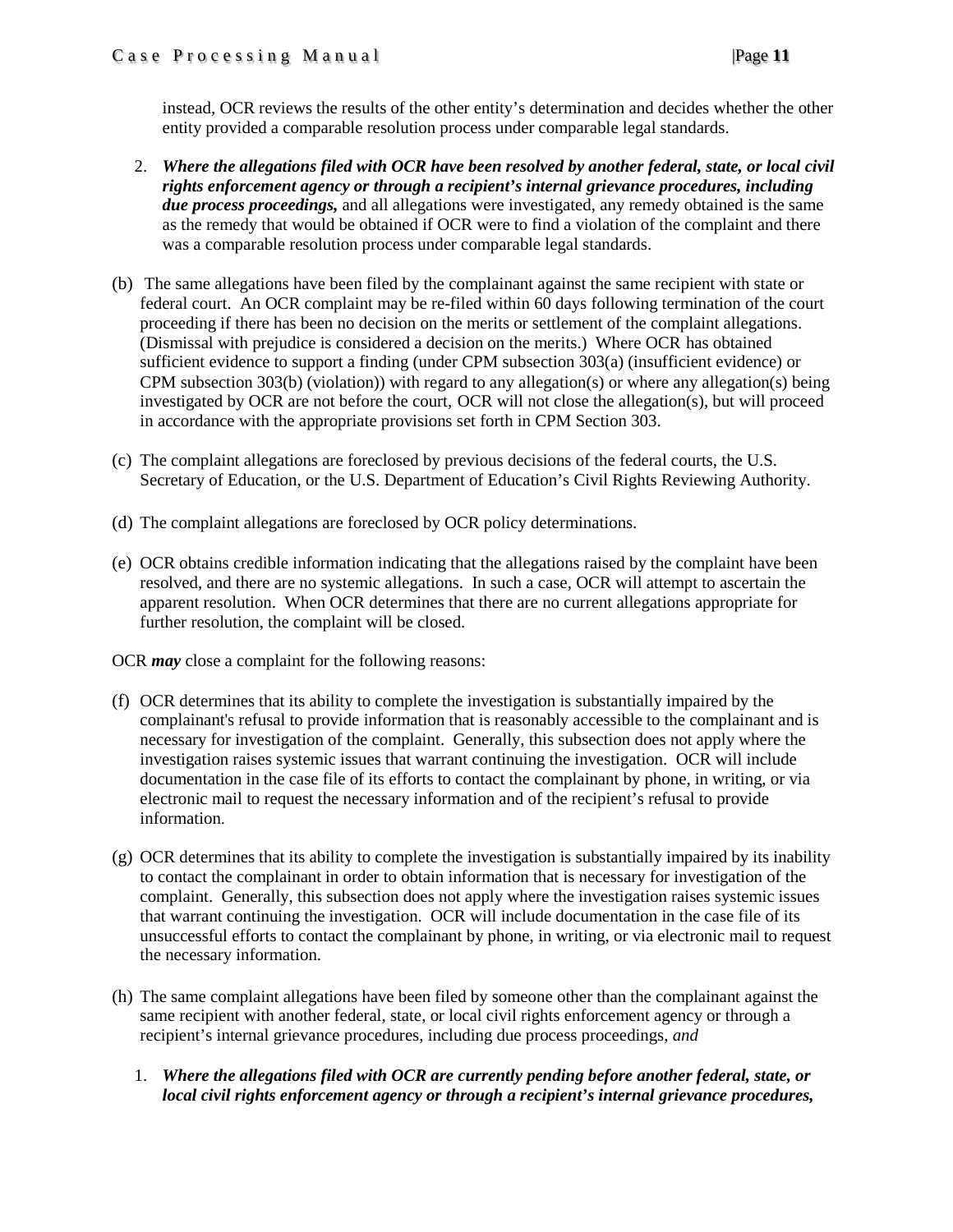*including due process proceedings,* and OCR anticipates that all allegations will be investigated and that the remedy will be the same as the remedy that would be obtained if OCR were to find a violation of the complaint and that there will be a comparable resolution process under comparable legal standards. OCR will advise the complainant that she or he may re-file within 60 days of the completion of the other entity's action. Generally, OCR will not conduct its own investigation; instead, OCR reviews the results of the other entity's determination and decides whether the other entity provided a comparable resolution process under comparable legal standards.

- 2. *Where the allegations filed with OCR have been resolved by another federal, state, or local civil rights enforcement agency or through a recipient's internal grievance procedures, including due process proceedings,* and all allegations were investigated, any remedy obtained is the same as the remedy that would be obtained if OCR were to find a violation of the complaint and there was a comparable resolution process under comparable legal standards.
- (i) Where a class action with the same allegation(s) has been filed against the same recipient with state or federal court and the relief sought is the same as would be obtained if OCR were to find a violation of the complaint allegation(s). An OCR complaint may be re-filed within 60 days following termination of the court proceeding if there has been no decision on the merits or settlement of the state or federal complaint. Where OCR has obtained sufficient evidence to support a finding under CPM subsection 303(a) (insufficient evidence) or CPM subsection 303(b) (violation) with regard to any allegation(s), OCR will not close the allegation(s), but will proceed in accordance with the appropriate provisions set forth in CPM Section 303.
- (j) The complaint is a continuation of a pattern of complaints previously filed by the complainant or someone other than the complainant involving the same allegation(s) and/or the same issue(s) against the same recipient or against another recipient that have been found to be without merit by OCR.
- (k) OCR has recently addressed or is currently addressing the same allegation(s) and/or the same issue(s) involving the same recipient in a compliance review, directed investigation or an OCR complaint.
- (l) The complainant withdraws the complaint after OCR has opened it for investigation. OCR will determine whether the investigation raises systemic issues that warrant continuing the investigation, notwithstanding the complainant's withdrawal. Moreover, where OCR has obtained sufficient evidence to support a finding under CPM subsection 303(a) (insufficient evidence) or CPM subsection 303(b) (violation) with regard to any allegation(s), OCR will not close the allegation(s), but will proceed in accordance with the appropriate provisions set forth in CPM Section 303.
- (m)OCR transfers or refers the complaint to another agency for investigation. See CPM Section 701.
- (n) The death of the complainant makes it impossible to investigate the allegations fully, or forecloses the possibility of individual relief. Generally, this provision does not apply where the investigation raises systemic issues that warrant continuing investigation or where the allegations involved potential relief beyond that solely for the complainant.
- (o) The allegations are moot because:
	- 1. There are no current allegations appropriate for further investigation and resolution.
	- 2. There are no systemic allegations or issues.
	- 3. The allegations do not involve potential relief beyond that solely for the complainant.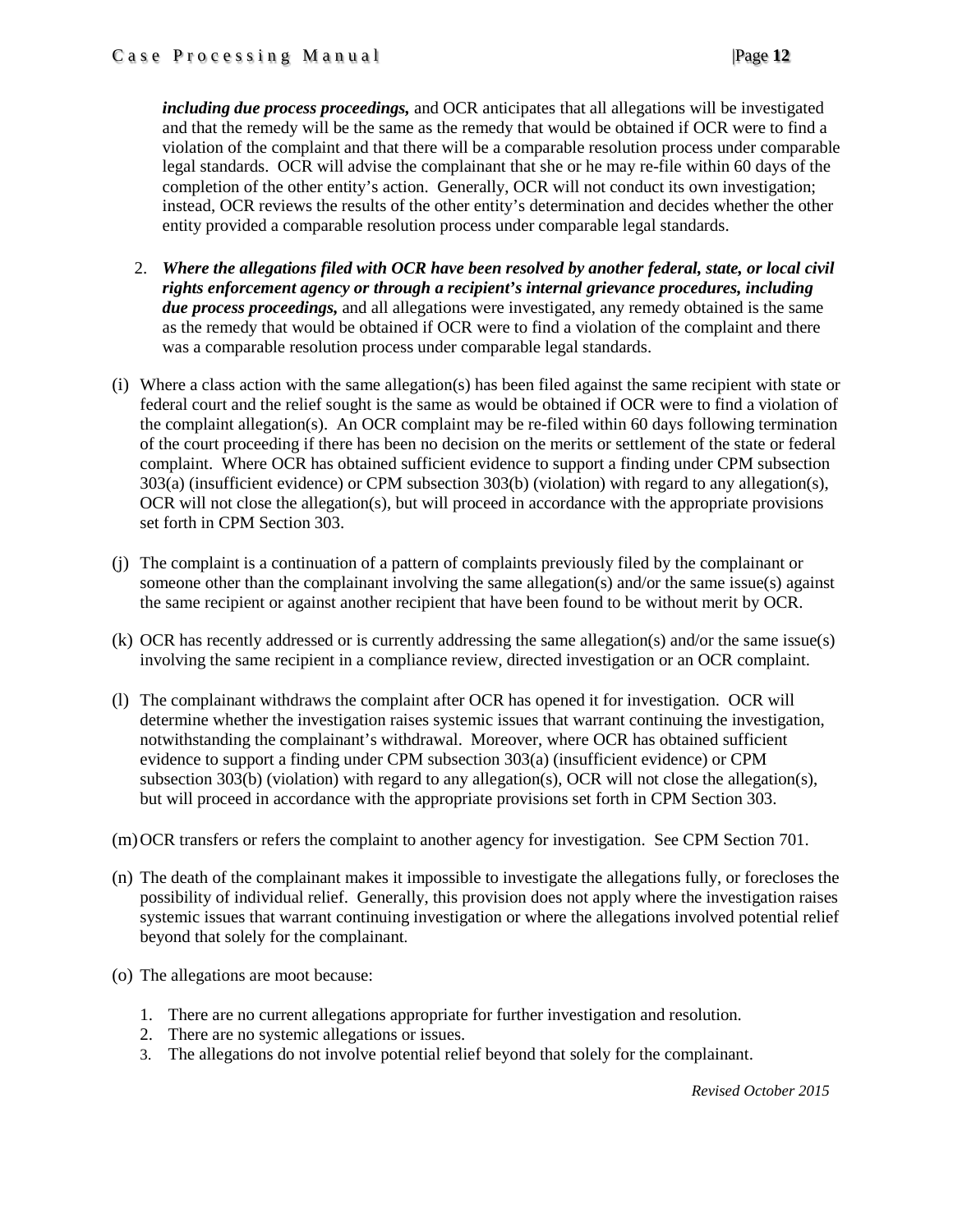# Case Processing Manual |Page 13

l

4. There is no need for the recipient to change its policies, or procedures or practices in order to prevent possible future discrimination.[7](#page-12-0)

<span id="page-12-0"></span> $<sup>7</sup>$  For the purposes of this Section, a child graduating or otherwise leaving a school or school district generally will not be sufficient to dismiss or</sup> close an allegation based on mootness. However, there are situations where dismissal or closure would be appropriate if the complaint allegation relates only to the particular student and the appropriate and available remedy requires the student's presence in the school district.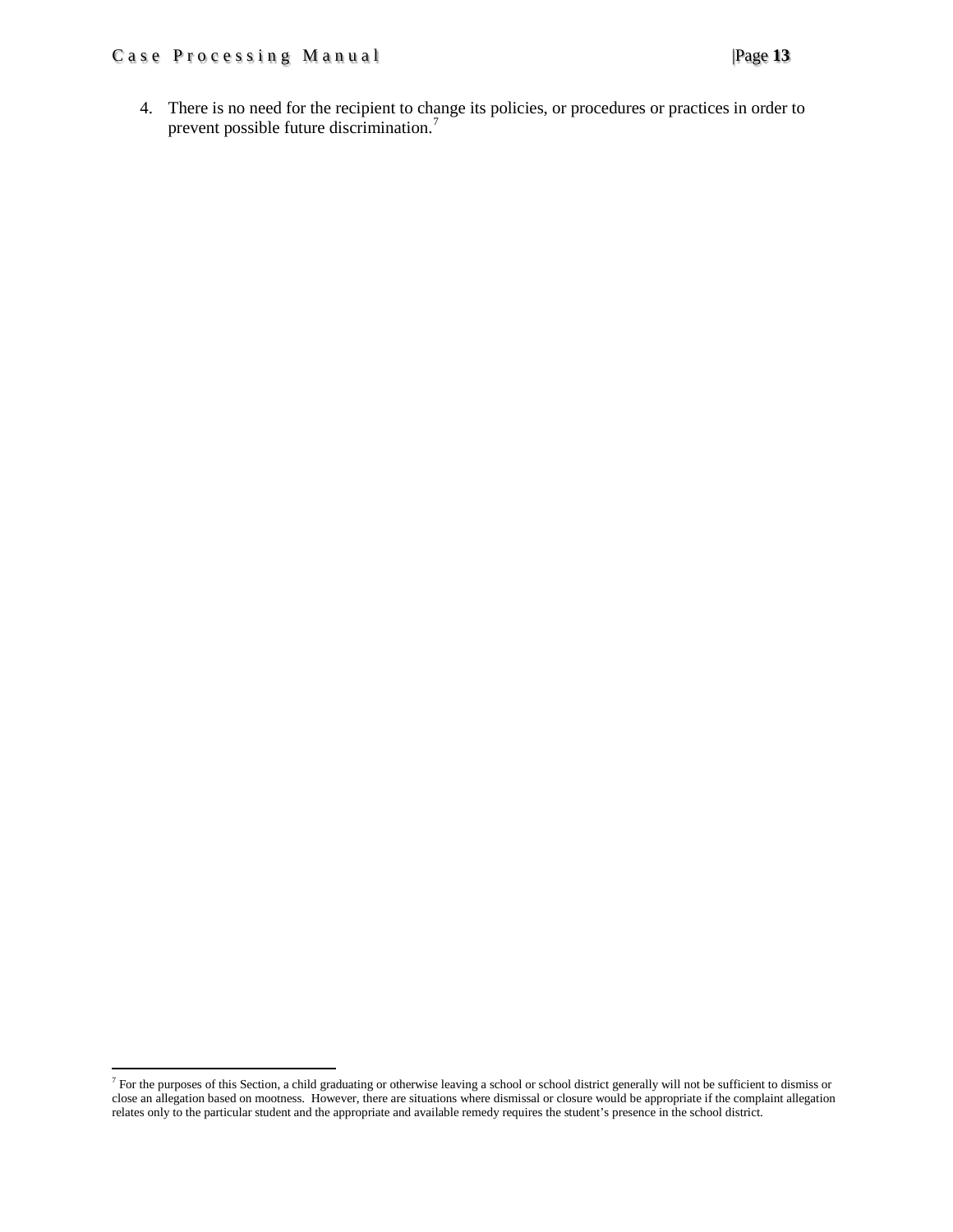## <span id="page-13-0"></span>**ARTICLE II EARLY COMPLAINT RESOLUTION AND RAPID RESOLUTION PROCESS**

## <span id="page-13-1"></span>**SECTION 201 EARLY COMPLAINT RESOLUTION**

The Early Complaint Resolution (ECR) process facilitates the resolution of complaints by providing an early opportunity for the parties involved to voluntarily resolve the complaint allegations. OCR will consider whether a complaint is appropriate for ECR, as early as possible, including during the evaluation. When OCR determines that a complaint is appropriate for ECR, it shall contact the parties to offer this resolution option.

## (a) **OCR's Role**

- To serve as an impartial, confidential facilitator between the parties.
- To inform the parties of ECR procedures, establish a constructive tone, and encourage the parties to work expeditiously and in good faith toward a mutually acceptable resolution.
- To review the allegations that OCR has accepted for investigation with the parties and assist both parties in understanding the pertinent legal standards and possible remedies.
- To facilitate a discussion between the parties regarding possible actions that the parties may consider in working toward a resolution.
- To offer assistance, as appropriate, with regard to reducing any resolution to writing. When an agreement is reached, the parties are informed that OCR will issue a closure letter reflecting the resolution of the complaint by agreement of the parties.

#### (b) **Role of the Participants**

- To participate in the discussions in good faith.
- To consider offers or suggestions with an open mind and to work constructively toward a mutually acceptable resolution.
- To implement any agreement in good faith.

<span id="page-13-2"></span>OCR does not sign, approve, endorse and monitor any agreement reached between the parties.

## **SECTION 202 INITIATION AND TERMINATION OF THE ECR PROCESS**

When OCR determines that ECR is appropriate and the complainant and the recipient are willing to proceed with this resolution option, OCR will designate staff to facilitate an agreement between the recipient and complainant. To the extent possible, staff assigned to conduct ECR of a complaint shall not be staff assigned to the investigation of that complaint.

An Agreement to Participate in ECR must be reviewed and either signed or verbally agreed to by the complainant and recipient. In circumstances where verbal agreement is obtained, the ECR facilitator shall send a letter or electronic mail to the parties confirming the Agreement.

OCR has the discretion to suspend its investigation for up to 30 calendar days to facilitate an agreement between the parties. If an agreement has not been reached, OCR will resume its investigation if it had been suspended.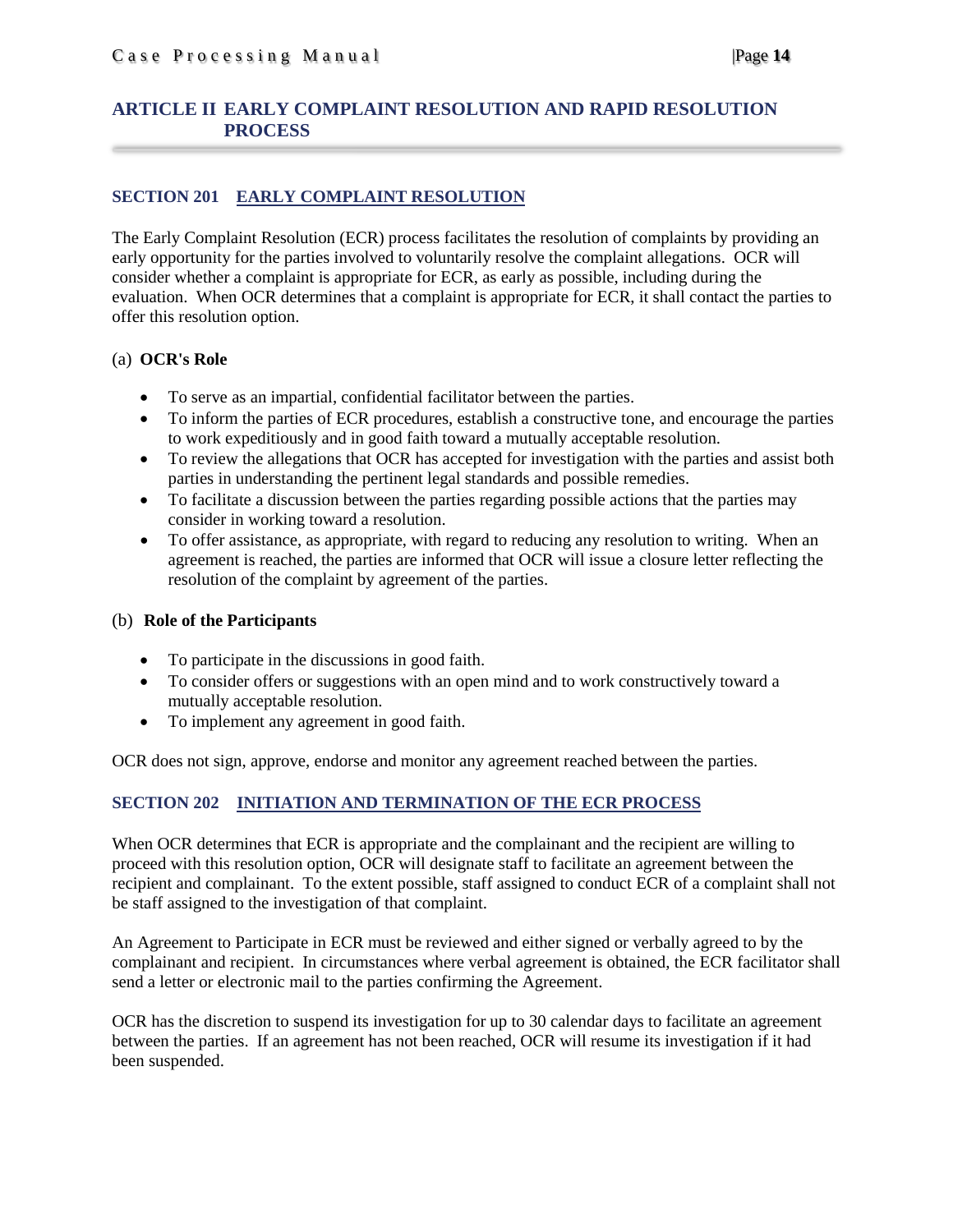## <span id="page-14-0"></span>**SECTION 203 CONFIDENTIALITY OF THE ECR PROCESS**

A Confidentiality Agreement must be reviewed and signed or verbally agreed to by the ECR facilitator and the parties to the ECR, (the complainant or complainant's representative and the recipient or recipient's representative). In circumstances where verbal agreement is obtained, the ECR facilitator shall send a letter or electronic mail to the parties confirming this Agreement.

In order to maintain confidentiality of the ECR process, any notes taken during ECR by the facilitator and/or any records or other documents offered by either party to the facilitator during ECR will be kept in a separate file and will not be shared with the staff member(s) assigned to investigate the complaint.

## <span id="page-14-1"></span>**SECTION 204 SUCCESSFUL CONCLUSION OF ECR**

At the conclusion of ECR, OCR will obtain a copy of a statement that the allegation(s) has been resolved, signed by the complainant, or a copy of any agreement that has been signed by the parties. Once resolution of any allegation has been obtained, OCR will notify the parties in writing that the allegation(s) has been resolved; other outstanding issues, if any, are to be resolved through the investigation and resolution process. See CPM Article III. A copy of the ECR agreement between the parties will be attached to the closure letter.

## <span id="page-14-2"></span>**SECTION 205 BREACH OF ECR AGREEMENTS**

OCR will not monitor the agreement, but will inform the parties that if a breach occurs, the complainant has the right to file another complaint. If a new complaint is filed, OCR will not address the alleged breach of the agreement. Instead, OCR will determine whether to investigate the original allegation. When making this determination, OCR will consider the nature of the alleged breach, its relation to any alleged discrimination and any other factors as appropriate. To be considered timely, the new complaint must be filed either within 180 calendar days of the date of the last act of alleged discrimination or within 60 calendar days of the date the complainant obtains information that a breach occurred, whichever date is later.

## <span id="page-14-3"></span>**SECTION 206 INVESTIGATIVE DETERMINATION WHEN ECR IS NOT ACHIEVED**

OCR will monitor the process of ECR to ensure adequate time for completion of the investigation in the event that ECR is unsuccessful. Where ECR is unsuccessful, investigation must proceed to ensure completion in accordance with case processing procedures.

## <span id="page-14-4"></span>**SECTION 207 RAPID RESOLUTION PROCESS (RRP)**

The Rapid Resolution Process (RRP) is an expedited case processing approach that can be utilized in substantive areas determined by OCR to be appropriate for such resolution. RRP provides an opportunity to resolve complaints and to obtain information and make determinations early. The outcomes in all RRP cases must meet OCR's standards for legal sufficiency. Any resolution agreement reached through RRP must be aligned with the allegations and issues in the complaint deemed appropriate for resolution pursuant to RRP. See CPM Article III.

Once OCR has received any necessary signed Consent Form from the complainant (see CPM Section 103) and has determined that the complaint is appropriate for RRP, OCR will promptly attempt to resolve the complaint and obtain information necessary to make a compliance determination. OCR may contact a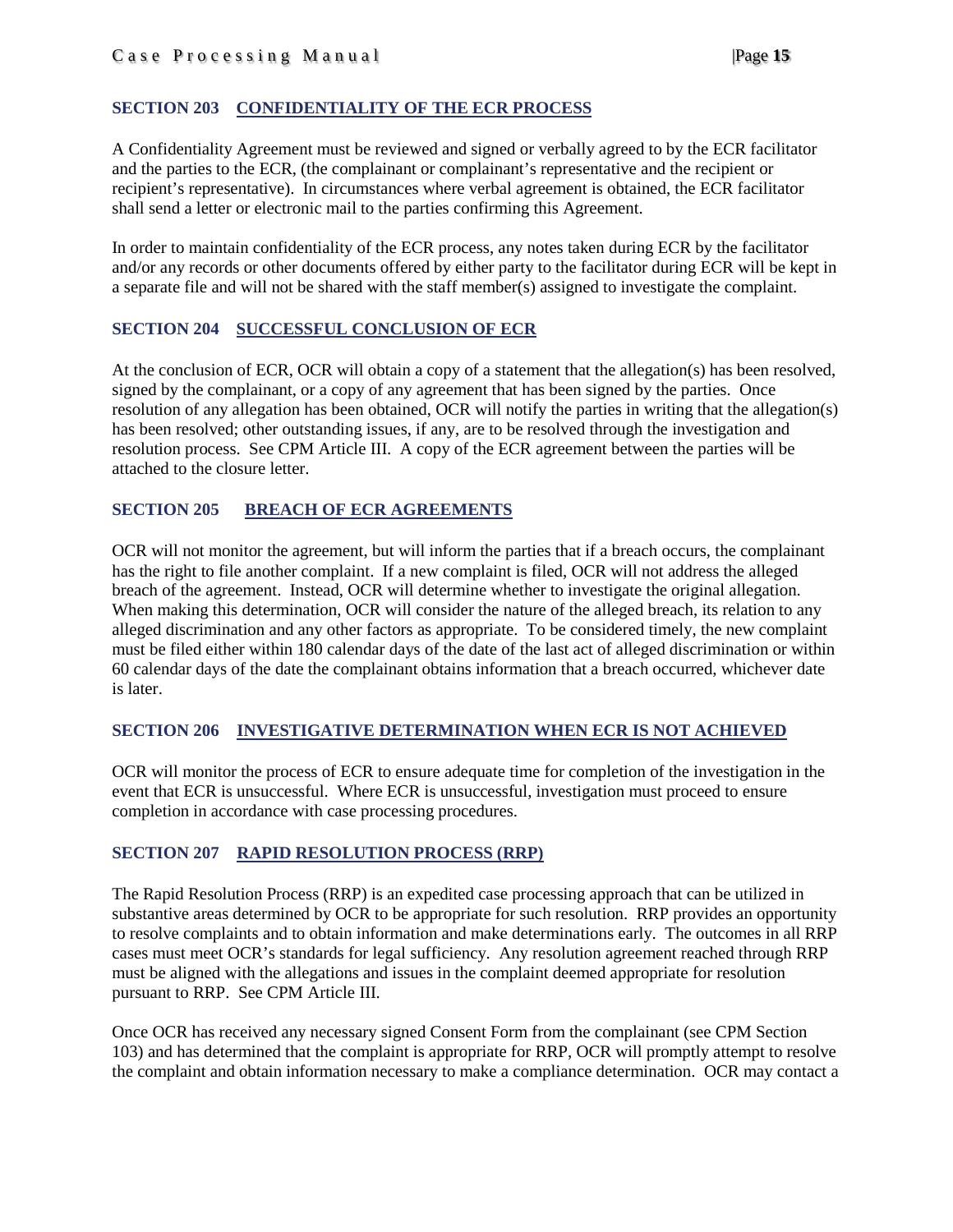recipient prior to sending a letter of notification or after sending a letter of notification to determine if the recipient is interested in immediately resolving or has taken action to resolve the complaint allegation(s).

In those substantive areas determined by OCR, RRP may be used to resolve complaints under the following circumstances:

- (a) Where a recipient has already taken action that will resolve the complaint, the complaint may be resolved without an agreement where appropriate relief is verified and the relief does not require monitoring by OCR. Under this circumstance, OCR will issue a closure letter.
- (b) Where a recipient has indicated that it is willing to take action in the future to resolve the complaint, or the recipient has already taken action that requires monitoring, the complaint may be resolved by obtaining a resolution agreement, the implementation of which OCR will monitor. See CPM Section 304. Under this circumstance, OCR will issue a resolution letter.
- (c) Where OCR obtains sufficient information from the recipient to make a compliance determination pursuant to CPM Section 303, OCR will issue a letter of finding pursuant to CPM subsection 303(a) or OCR will issue a letter of finding and obtain a resolution agreement pursuant to CPM subsection 303(b), the implementation of which OCR will monitor.

For cases in RRP, the Enforcement Office must ensure expeditious completion in accordance with case processing procedures.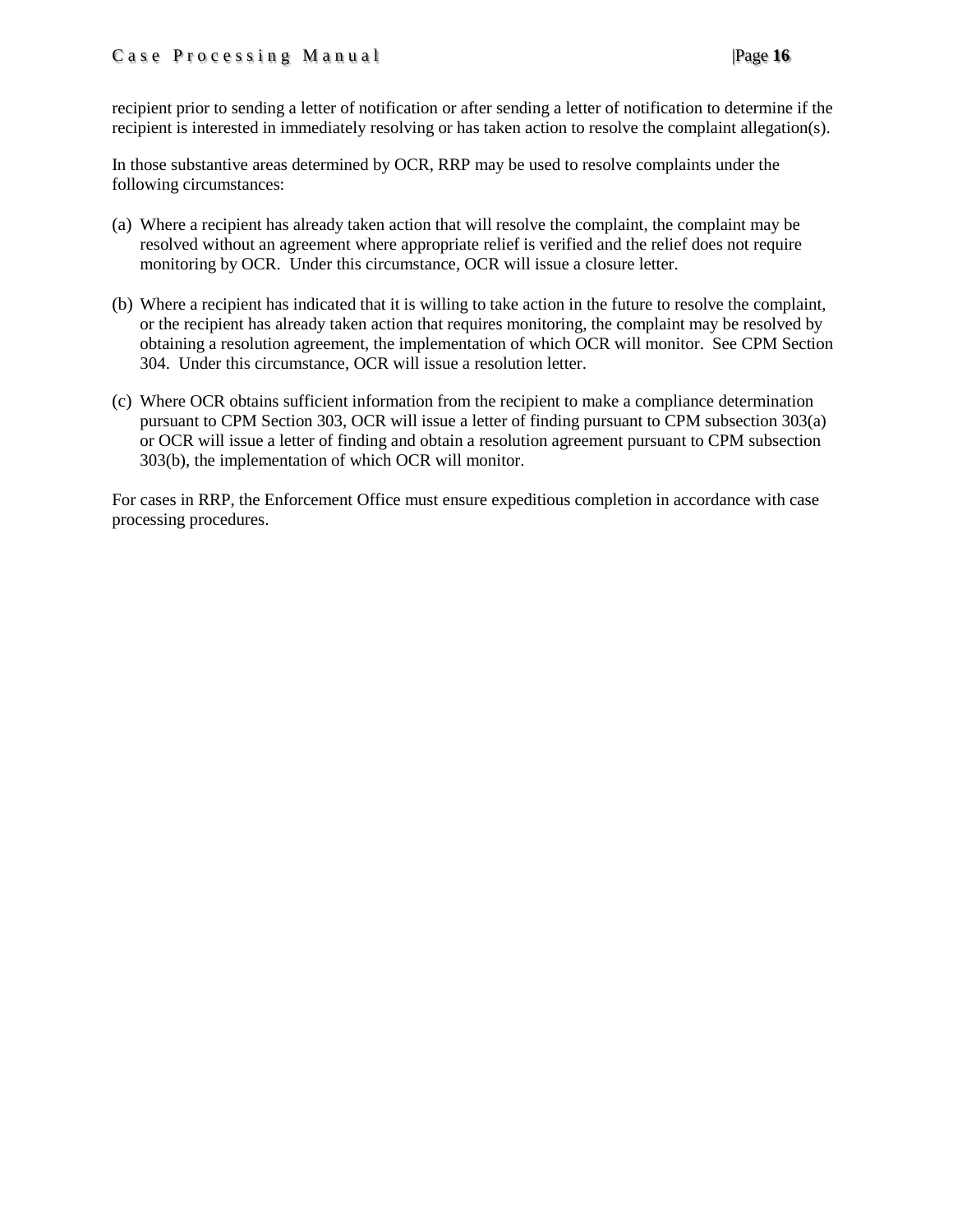## <span id="page-16-0"></span>**ARTICLE III INVESTIGATION AND RESOLUTION**

OCR will ensure that investigations are legally sufficient and that they are dispositive of the allegations and issues raised. Effective February 8, 2016, OCR implemented the Case Resolution Processing Document. OCR resolution agreements will be drafted to ensure compliance with the civil rights laws enforced by OCR.

## <span id="page-16-1"></span>**SECTION 301 ESSENTIALS FOR INVESTIGATION AND RESOLUTION**

## (a) **Case Planning [8](#page-16-2)**

Case planning will begin as early as possible, will be thorough, and will be conducted throughout the life of every case to ensure high quality decisions, prompt investigations and efficient use of OCR resources. Planning decisions will reflect sound legal standards and will be adjusted as necessary to take into account information obtained during case processing. See CPM Section 702. The scope of OCR's investigation and resolution activities will depend upon the particular complaint allegation(s), issues(s) and applicable legal standards. Management is accountable for effective planning and will participate in critical planning decisions commensurate with the nature and complexity of the case, to ensure consistent high quality casework.

The following essential elements of case planning will be addressed in every OCR file (unless inapplicable):

- Allegation(s) and issue(s).
- OCR's jurisdiction over the subject matter and recipient.
- Investigation strategy (i.e., what data and/or information are necessary to resolve the case and the means and methods OCR will employ to obtain the relevant data and/or information).
- Resolution agreement.

The case file will contain documentation that supports the decisions made. Planning documentation should be organized so that it can be readily located in the case file. In routine closures under Article I, the required documentation may be satisfied by the closure letter.

All investigative planning activities will address:

- Required action(s) to achieve compliance, including determining whether it is appropriate to obtain interim relief for the complainant. If interim relief is appropriate, as soon as OCR identifies the need for such relief, OCR will contact the recipient as early as possible to secure it.
- Dates for completion of specific actions.
- Verification/reporting requirements (e.g. a description of specific data, documentation and other needed information).
- Dates for reporting to OCR.

*Revised February 2016*

<span id="page-16-2"></span><sup>&</sup>lt;sup>8</sup> Case planning activities will be documented in the Case Resolution Processing Document.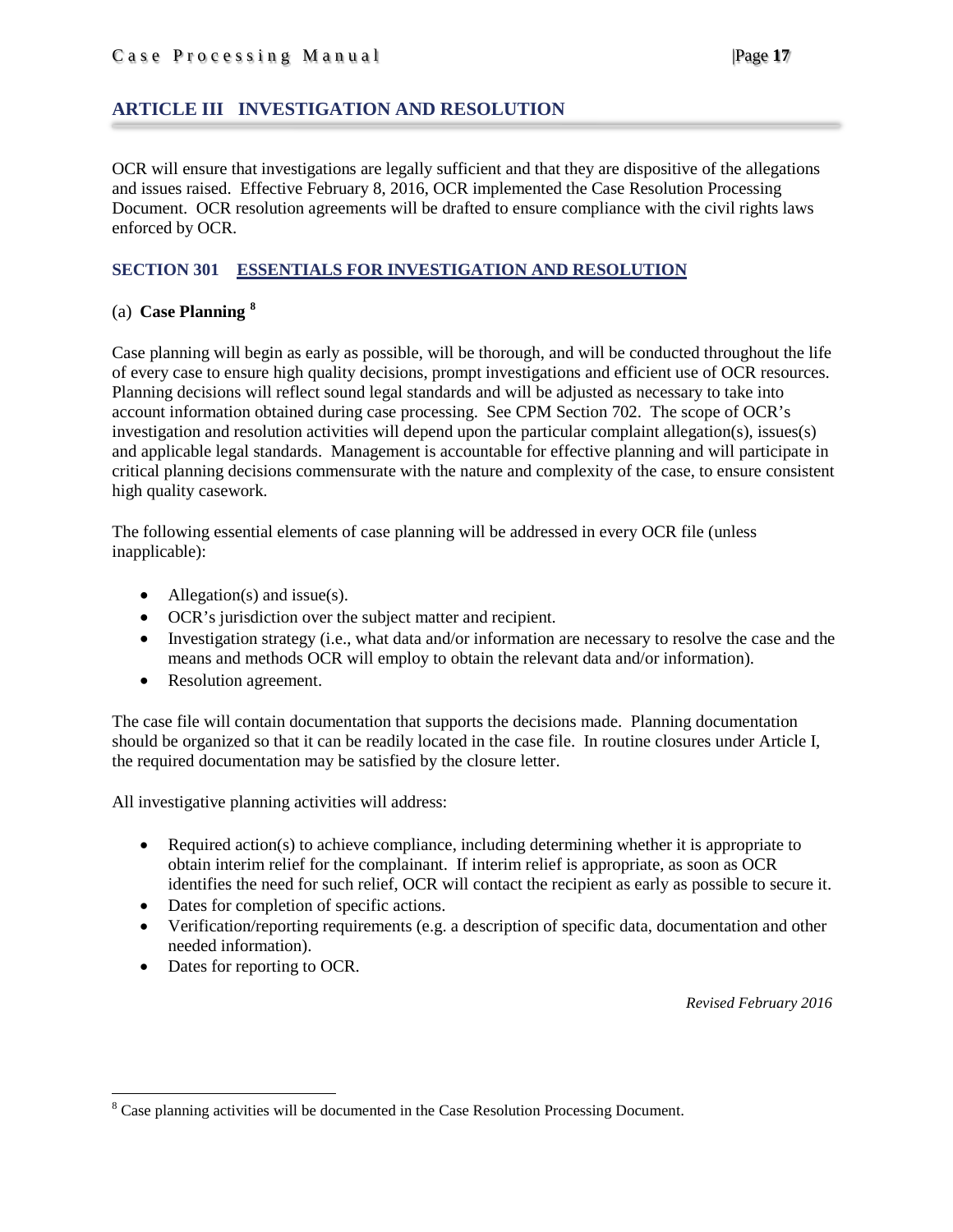• Efficient resource use, including investigation methods used by recipients to track and evaluate their compliance with their legal responsibilities (e.g., climate surveys and other self-assessment tools), individual interviews, onsite visits, use of surveys, where appropriate, to obtain information from a large number of witnesses (e.g., teachers, administrators, students).

OCR will document its efforts to obtain data from the recipient or access to recipient witnesses. See CPM Section 603 and CPM Section 702.

## (b) **Compliance Concerns Unrelated to the Complaint**

When during the course of the investigation of a complaint, OCR identifies new compliance concerns involving unrelated issues that were not raised in the complaint or issues under investigation, OCR may, during the investigation, address any compliance concerns and/or identified violations in the resolution letter and resolution agreement or, depending on the nature of the compliance concerns, provide technical assistance or consider the compliance concerns for a possible compliance review. See CPM Section 401.

## (c) **Resolution Letters and Letters of Finding(s)**

Resolution letters and letters of finding(s) will address all allegations and issues in the cases. The letters must include, as appropriate for the type of closure (see CPM Section 302 and CPM Section 303):

- A statement of the allegations and issues in the case.
- A statement of OCR's jurisdictional authority, including recipient status and the statutory basis for the investigation.
- A statement of each allegation and issue and the findings of fact for each, supported by any necessary explanation and/or analysis of the evidence on which the findings are based.
- Conclusions for each allegation and issue that reference the relevant facts, the applicable regulation(s) and OCR policy, and the appropriate legal standards.
- When negotiations have resulted in an agreement pursuant to CPM Section 304, a statement that, when fully implemented, the resolution agreement will address all of OCR's compliance concerns and that OCR will monitor the implementation of the agreement until the recipient is in compliance with the statute(s) and regulations at issue in the case. See CPM Section 304 and CPM Article V. The letter will include a copy of the agreement.
- When negotiations have not resulted in an agreement, a description of OCR's unsuccessful attempts to resolve the complaint.
- All letters of finding(s) will state: "The complainant may have a right to file a private suit in federal court whether or not OCR finds a violation." For service complaints under the Age Discrimination Act, the complainants may file in federal court only after they have exhausted administrative remedies. See CPM subsection 701(a).

## (d) **Options for Resolution**

The provisions of a resolution agreement will be aligned with the allegations, issues investigated, and the information obtained during the investigation. The resolution agreement must include action steps that, when implemented, will remedy the discrimination at issue in the case. Where OCR has obtained sufficient evidence to support a finding under CPM subsection 303(a) (insufficient evidence) or CPM subsection 303(b) (violation) with regard to any allegation(s), OCR will not close the allegation(s), but will proceed in accordance with the appropriate provisions set forth in CPM Section 303.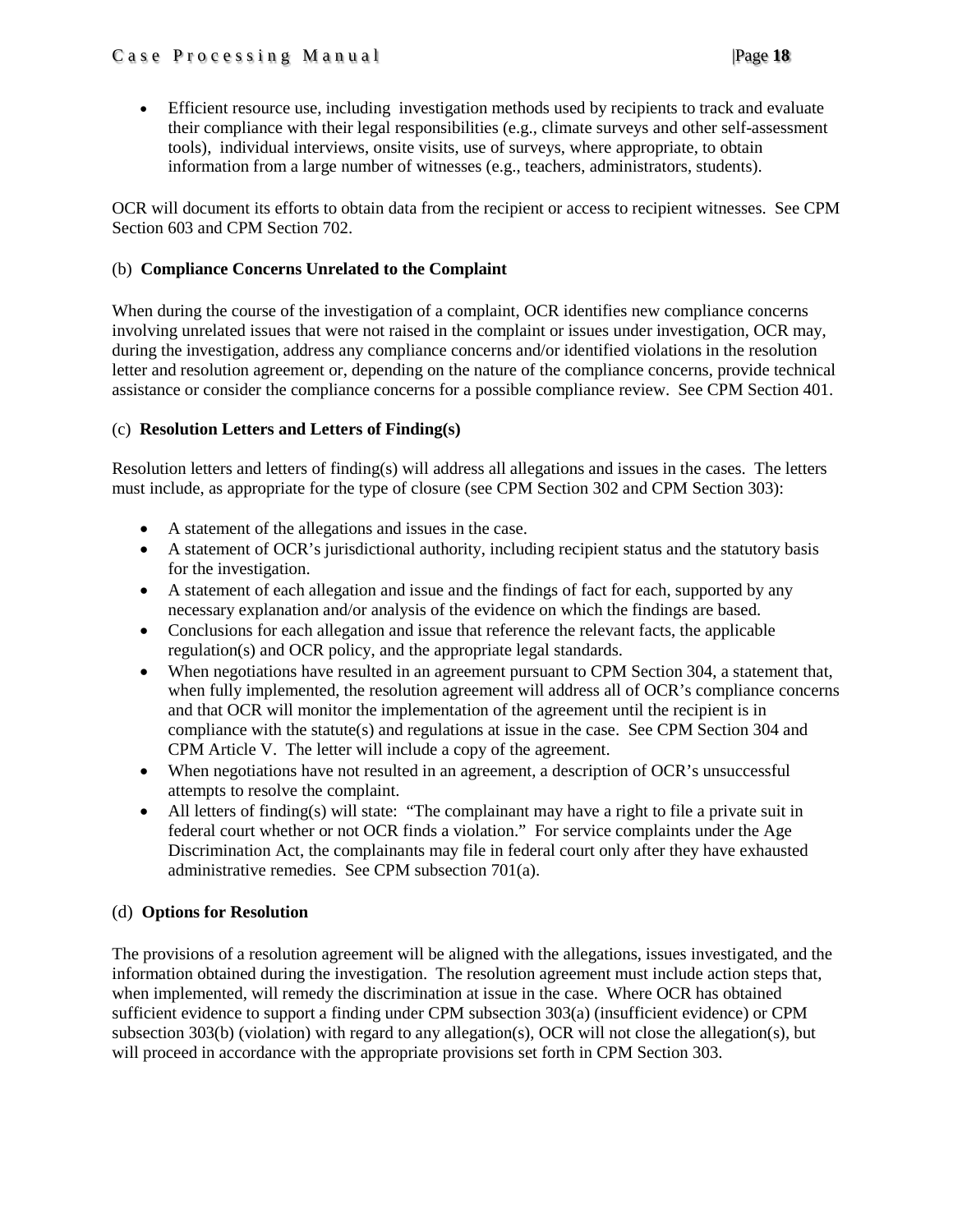## Case Processing Manual |Page **19**

A "mixed resolution" is appropriate for complaints with multiple allegations and issues, where the investigation thus far has found a violation with regard to some allegations and issues and/or insufficient evidence with regard to other allegations and issues, and/or where there are some allegations and issues that are appropriate to resolve prior to the conclusion of their investigation. The letter that OCR issues in such a "mixed resolution" case must state the allegations and issues for which OCR has made a finding(s) (either violation or insufficient evidence), state OCR's finding(s) and the basis therefor, and must state the allegations and issues that are being resolved prior to the conclusion of the investigation.

## <span id="page-18-0"></span>**SECTION 302 RESOLUTION AGREEMENT REACHED DURING AN INVESTIGATION**

Allegations and issues under investigation may be resolved at any time when, prior to the conclusion of the investigation, the recipient expresses an interest in resolving the allegations and issues *and* OCR determines that it is appropriate to resolve them with an agreement during the course of an investigation. Where OCR has obtained sufficient evidence to support a finding under CPM subsection 303(a) (insufficient evidence) or CPM subsection 303(b) (violation) with regard to any allegation(s), OCR will not resolve the allegation(s) pursuant to CPM Section 302, but will proceed in accordance with the appropriate provisions set forth in CPM Section 303.

OCR will inform the recipient that this process is voluntary. When OCR determines that it is appropriate to resolve the allegations(s) and issue(s) pursuant to CPM Section 302, OCR will notify the complainant of the recipient's interest in resolution.

For cases with allegations and issues proposed for resolution under this Section, OCR will prepare a Statement of the Case <sup>[9](#page-18-1)</sup> (including a proposed resolution agreement). The Statement of the Case must set forth:

- A statement of OCR's jurisdictional authority, including recipient status and the statutory basis for the investigation.
- An explanation of the pertinent legal standard(s).
- A statement of each allegation and issue investigated to date supported by any necessary explanation or analysis of the evidence.
- The outstanding areas that OCR would have to investigate in order to reach a determination regarding compliance.
- The date of the recipient's expression of interest in resolving the complaint.
- OCR's basis for entering into the resolution agreement.
- An explanation of how the terms of the agreement are aligned with the allegations and issues investigated and are consistent with applicable law and regulation(s).

The Statement of the Case must address all of the allegations and issues proposed for resolution under CPM Section 302 as well as any other allegation(s) that will be resolved pursuant to other sections, such as CPM Section 303.

A copy of the resolution agreement will be included with the resolution letter.

*Revised February 2016*

<span id="page-18-1"></span><sup>&</sup>lt;sup>9</sup> The elements in the Statement of the Case are covered by the Case Resolution Processing Document, which OCR implemented on February 8, 2016.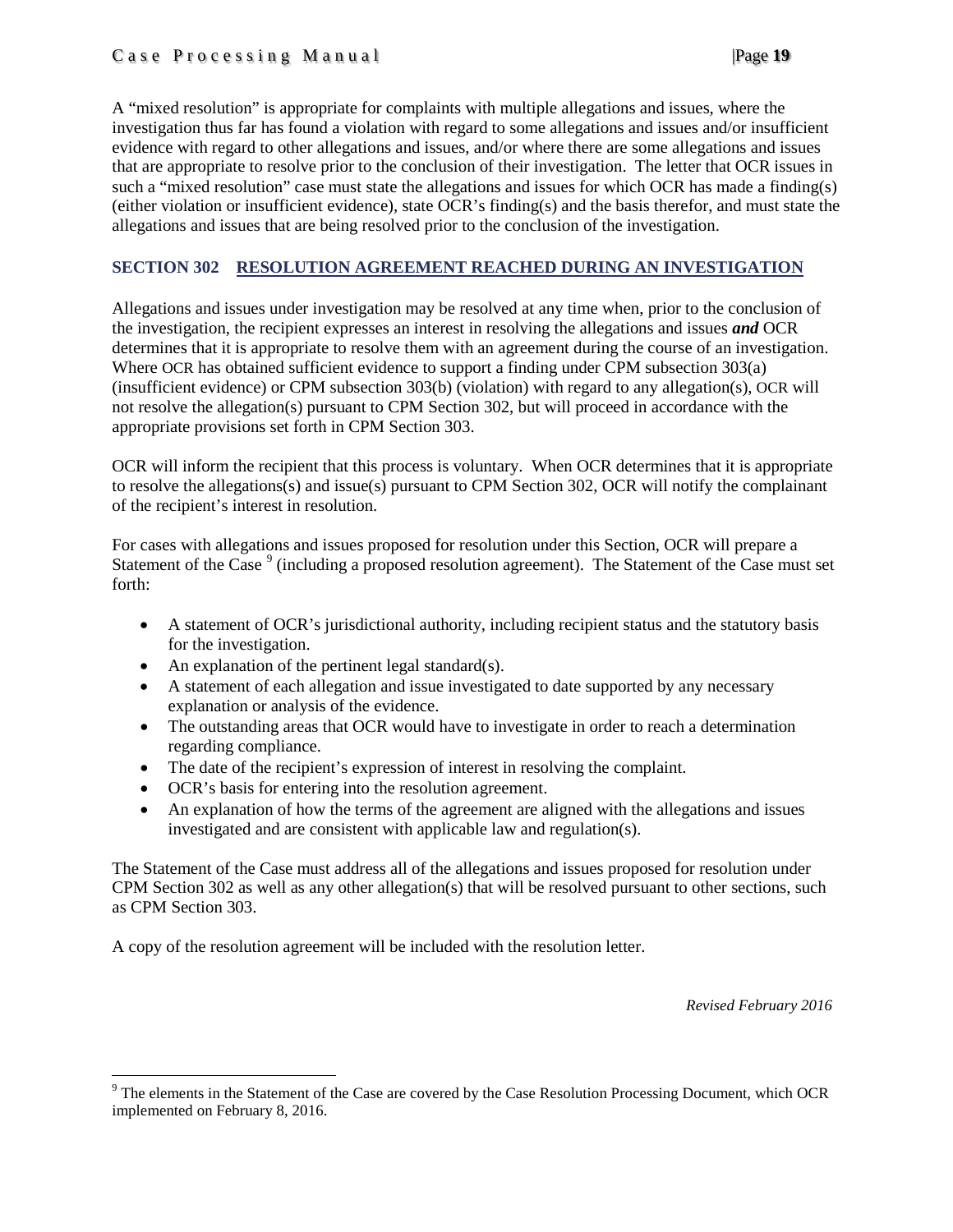## Case Processing Manual |Page **20**

OCR will monitor the implementation of the agreement until the recipient has fulfilled the terms of the agreement and is in compliance with the statute(s) and regulation(s) at issue in the case. See CPM Article V.

## (a) **Timeframes and Procedures for Negotiations**

From the date that the proposed terms of the resolution agreement are shared with the recipient, OCR and the recipient will have a period of up to 30 calendar days within which to reach final agreement.

During the negotiations period (which may be less than 30 days, at the discretion of OCR), OCR may suspend its investigation of the case. Where a final agreement is not reached by the 30th day, the investigation will resume no later than on the 31st day after negotiations were initiated. This 30-day period for suspension of the investigation in order to conduct negotiations cannot be restarted.

# <span id="page-19-0"></span>**SECTION 303 INVESTIGATIVE DETERMINATIONS**

At the conclusion of the investigation of all allegations and issues, OCR will determine, using a preponderance of the evidence standard, whether:

- There is insufficient evidence to support a conclusion of noncompliance.
- The evidence supports a conclusion of noncompliance.

OCR will issue a letter of finding(s) to the parties explaining the reason(s) for its decision. See CPM subsection 301(c) and CPM subsection 301(d).

For recipients operating under federal court order, see CPM Section 704.

## (a) **Insufficient Evidence Determination**

When OCR determines that the preponderance of the evidence does not support a conclusion that the recipient failed to comply with applicable regulations, OCR will issue a letter of finding(s) to the parties explaining the reasons for its decision. See CPM Section 301(c).

## (b) **Non-Compliance Determination**

When OCR determines that the preponderance of the evidence supports a conclusion that the recipient failed to comply with applicable regulation(s), in addition to the Statement of the Case  $^{10}$ , OCR will prepare a letter of finding(s), and a proposed resolution agreement. The Statement of the Case must set forth:

- A statement of OCR's jurisdictional authority, including recipient status and the statutory basis for the investigation.
- An explanation of the pertinent legal standard(s).
- A statement of each allegation and issue investigated and the findings of fact for each, supported by any necessary explanation or analysis of the evidence on which the findings are based.
- Conclusions for each allegation and issue that reference the relevant facts, the applicable regulation(s), and the appropriate legal standards.

*Revised February 2016*

<span id="page-19-1"></span><sup>&</sup>lt;sup>10</sup> The elements in the Statement of the Case are covered by the Case Resolution Processing Document, which OCR implemented on February 8, 2016.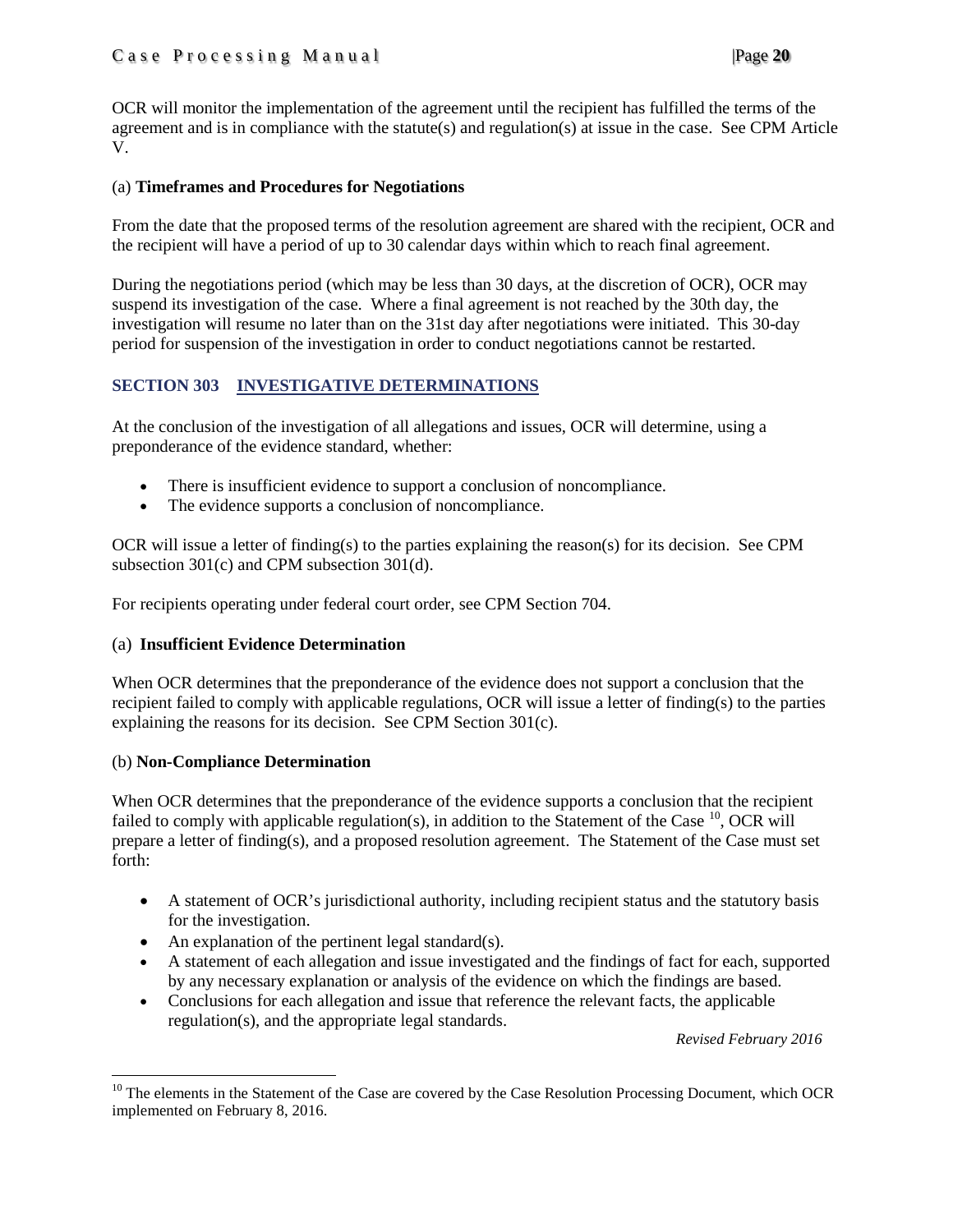- OCR's basis for entering into the resolution agreement.
- An explanation of how the terms of the agreement are aligned with the allegations and issues investigated and are consistent with applicable law and regulation(s).

The agreement must include action steps that, when implemented, will remedy both the individual discrimination at issue as well as any systemic discrimination. OCR will contact the recipient and will attempt to secure the recipient's willingness to negotiate a resolution agreement. In addition, OCR will notify the complainant that it intends to negotiate a resolution agreement.

OCR will monitor the implementation of the agreement until the recipient is in compliance with the statute(s) and regulations at issue in the case. See CPM Section 304. A copy of the resolution agreement will be included with the letter of finding.

## 1. **Timeframes and Procedures for Negotiations**

From the date that the proposed terms of the resolution agreement are shared with the recipient, OCR and the recipient will have a period of up to 90 calendar days within which to reach final agreement.

## 2. **Negotiation Impasse**

- i. OCR may end the negotiations period at any time prior to the expiration of the 90-calendar day period when it is clear that agreement will not be reached (e.g., the recipient has refused to discuss any resolution; the recipient has indicated a refusal to agree to a key resolution term; the recipient has not responded to a proposed resolution agreement and at least 30 calendar days have passed). At such time, OCR shall immediately issue an impasse letter that informs the recipient that OCR will issue a letter of finding(s) in 10 calendar days if a resolution agreement is not reached within that 10-day period.
- ii. If OCR and the recipient negotiate for 90 calendar days and fail to reach final agreement by the 90<sup>th</sup> day, OCR shall issue an impasse letter on the 91<sup>st</sup> day; the impasse letter will inform the recipient that OCR will issue a letter of finding(s) in 10 calendar days if a resolution is not reached within that 10-day period.

## 3. **Issuance of Letter of Finding(s) and Letter of Impending Enforcement Action**

If agreement is not reached during the 10-day impasse period, OCR will issue the Letter of finding(s) on the  $11<sup>th</sup>$  day. If the recipient does not enter into a resolution agreement within 30 calendar days of the date of the Letter of finding(s), OCR must follow the procedures in CPM Section 305 for the issuance of a Letter of Impending Enforcement Action.

## <span id="page-20-0"></span>**SECTION 304 GUIDELINES FOR RESOLUTION AGREEMENTS**

The complaint will be considered resolved and the recipient deemed compliant when the recipient, after negotiating with OCR and reaching agreement on its terms, enters into an agreement that, when fully and effectively implemented, will address all of OCR's compliance concerns and/or the identified violations. See CPM Section 302 and CPM Section 303.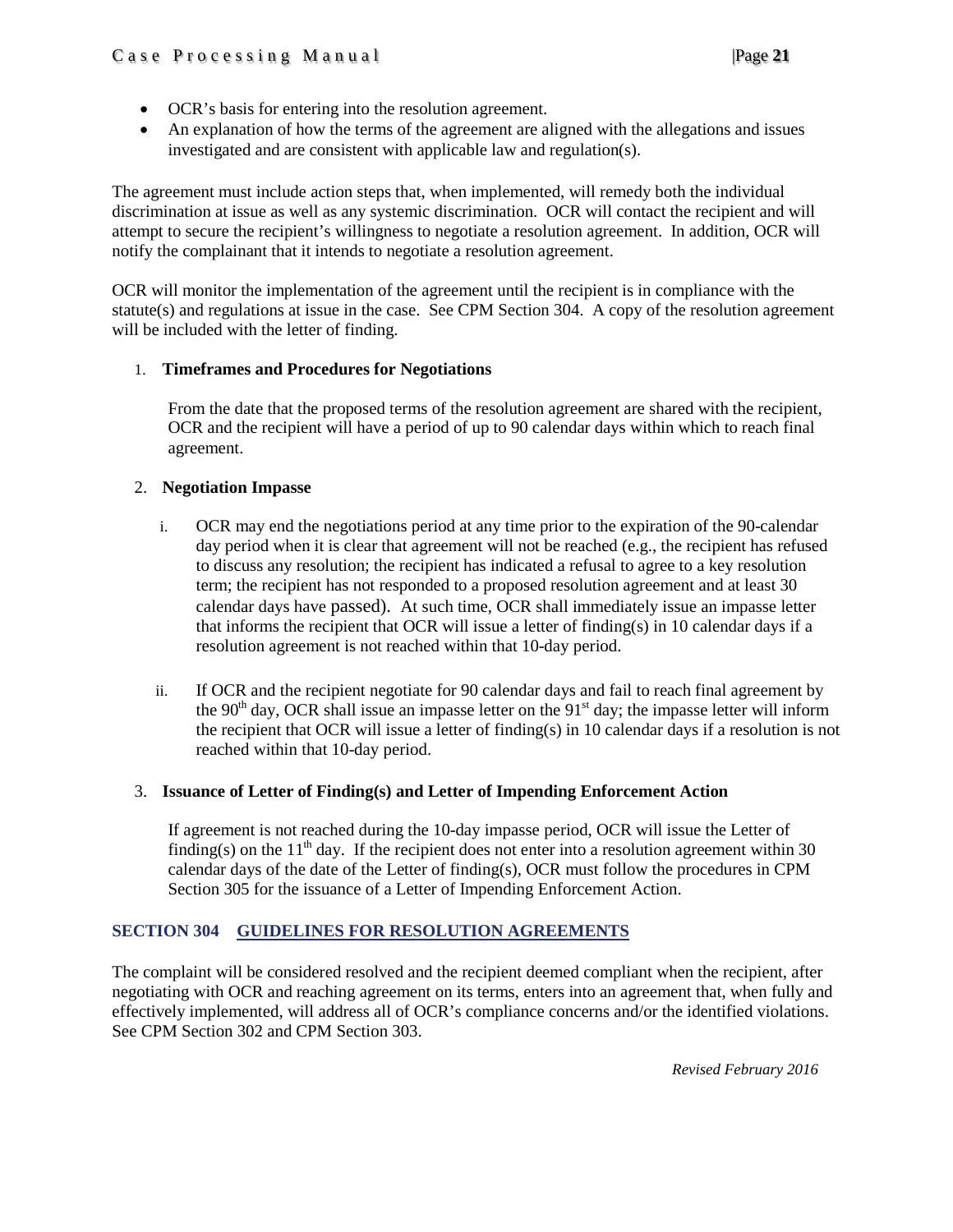## Case Processing Manual |Page **22**

A copy of the agreement will be included with the resolution letter (if obtained during the investigation, pursuant to CPM Section 302) or letter of finding(s) (if obtained after a compliance determination is made after completion of the investigation, pursuant to CPM Section 303).

## **Resolution Agreements:**

- Must be signed by a person with authority to bind the recipient;
- Must include:
	- Specific acts or steps the recipient will take to resolve compliance issues.
	- Dates for implementing each act or step.
	- Dates for submission of reports and documentation.
	- Where appropriate, language requiring submission of documents and/or other information or actions for OCR's review and approval, and timeframes for their submission.
	- Timeframes requiring the recipient to implement what OCR has approved, and language requiring documentation verifying implementation.
	- The following statements of principles:
		- o The recipient understands that by signing the Agreement, it agrees to provide data and other information in a timely manner. Further, the recipient understands that, during the monitoring of the Agreement, OCR may visit the recipient, interview staff and students, and request such additional reports or data as are necessary for OCR to determine whether the recipient has fulfilled the terms of the Agreement and is in compliance with the statute(s) and regulations that were at issue in this case.
		- o The recipient understands that OCR will not close the monitoring of the Agreement until such time that OCR determines that the recipient has fulfilled the terms of the Agreement and is in compliance with the statute(s) and regulations that were at issue in this case.
		- o The recipient understands and acknowledges that OCR may initiate administrative enforcement or judicial proceedings, including to enforce the specific terms and obligations of the Agreement. Before initiating administrative enforcement (34 C.F.R. §§ 100.9, 100.10), or judicial proceedings, including to enforce the Agreement, OCR shall give the recipient written notice of the alleged breach and sixty (60) calendar days to cure the alleged breach.

Where the agreement is memorialized through an exchange of letters or other written communications, each of the above elements must be satisfied.

## <span id="page-21-0"></span>**SECTION 305 LETTER OF IMPENDING ENFORCEMENT ACTION**

When following the expiration of the 30 calendar day period or the 10 calendar day period referenced in CPM subsection  $303(b)$  and the issuance of a letter of finding(s), the recipient refuses to make a commitment to voluntarily resolve the identified areas of noncompliance, OCR will prepare a Letter of Impending Enforcement Action. The following information must be included:

- A statement of allegation(s) and issue(s) in the case.
- A statement of OCR's jurisdictional authority, including recipient status and the statutory basis for the investigation.
- A statement of the findings of fact for each, allegation (s) and issue(s) supported by any necessary explanation or analysis of the evidence on which the findings are based.
- Conclusions for each allegation and issue that reference the relevant facts, the applicable regulation(s), and the appropriate legal standards.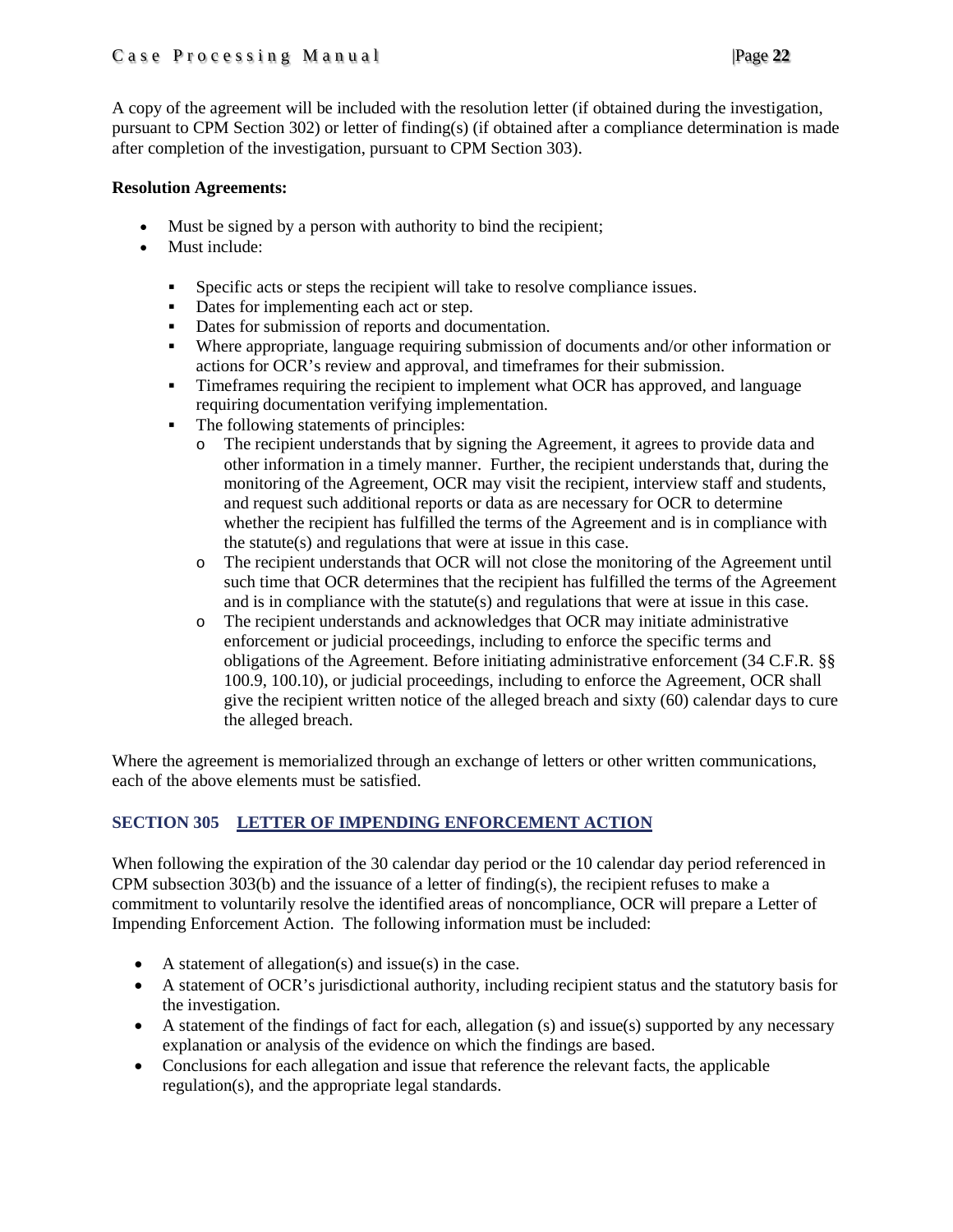- Notice that the Letter of Impending Enforcement Action is not intended and should not be construed to cover any other issue regarding the recipient's compliance.
- Notice of the time limit on OCR's resolution process and the consequence of failure to reach agreement.
- A description of OCR's unsuccessful attempts to resolve the case.
- When a decision is made to defer final approval of any applications by the recipient for additional federal financial assistance or, with respect to the Boy Scouts Act, additional funds made available through the Department over what the recipient is presently receiving, the letter also will provide notice of such possible deferral. A separate deferral letter will be prepared if appropriate.
- Title II letters will include the following language: "The complainant may have a right to file a private suit pursuant to Section 203 of the Americans with Disabilities Act, whether or not OCR finds a violation of Title II."

To resolve the case after issuance of the Letter of Impending Enforcement Action, any resolution agreement that the recipient proposes must be approved by OCR.

## <span id="page-22-0"></span>**SECTION 306 APPEALS**

OCR affords an opportunity to the complainant to appeal OCR's letters of finding issued pursuant to CPM subsection 303(a).

The appeal process is not a *de novo* review of OCR's decision.

Notice of the appeal process is provided to complainants in the information sheet, "OCR Complaint Processing Procedures." OCR's appeal process is also available at [http://www.ed.gov/about/offices/list/ocr/complaints-how.html.](http://www.ed.gov/about/offices/list/ocr/complaints-how.html)

The complainant must send a written appeal to the Enforcement Office Director of the Enforcement Office that issued the determination. All documentation to support the appeal must be submitted with the complainant's appeal. In an appeal, the complainant must explain why he or she believes the factual information was incomplete, the analysis of the facts was incorrect, and/or the appropriate legal standard was not applied, and how this would change OCR's determination in the case. Failure to do so may result in the denial of the appeal.

In order to be timely, an appeal (including all supporting documentation) must be submitted within 60 calendar days of the date of the letter of finding(s). The Enforcement Office Director may exercise discretion in granting a waiver of the 60-day timeframe where:

- (a) The complainant was unable to submit the appeal within the 60-day timeframe because of illness or other incapacitating circumstances and the appeal was filed within 30 days after the period of illness or incapacitation ended.
- (b) Unique circumstances generated by agency action have adversely affected the complainant.

A written decision on appeal will be issued. This appeal decision of the Enforcement Office Director constitutes the final agency decision. The final agency decision will inform the complainant that he or she "may have the right to file a private suit in federal court whether or not OCR finds a violation."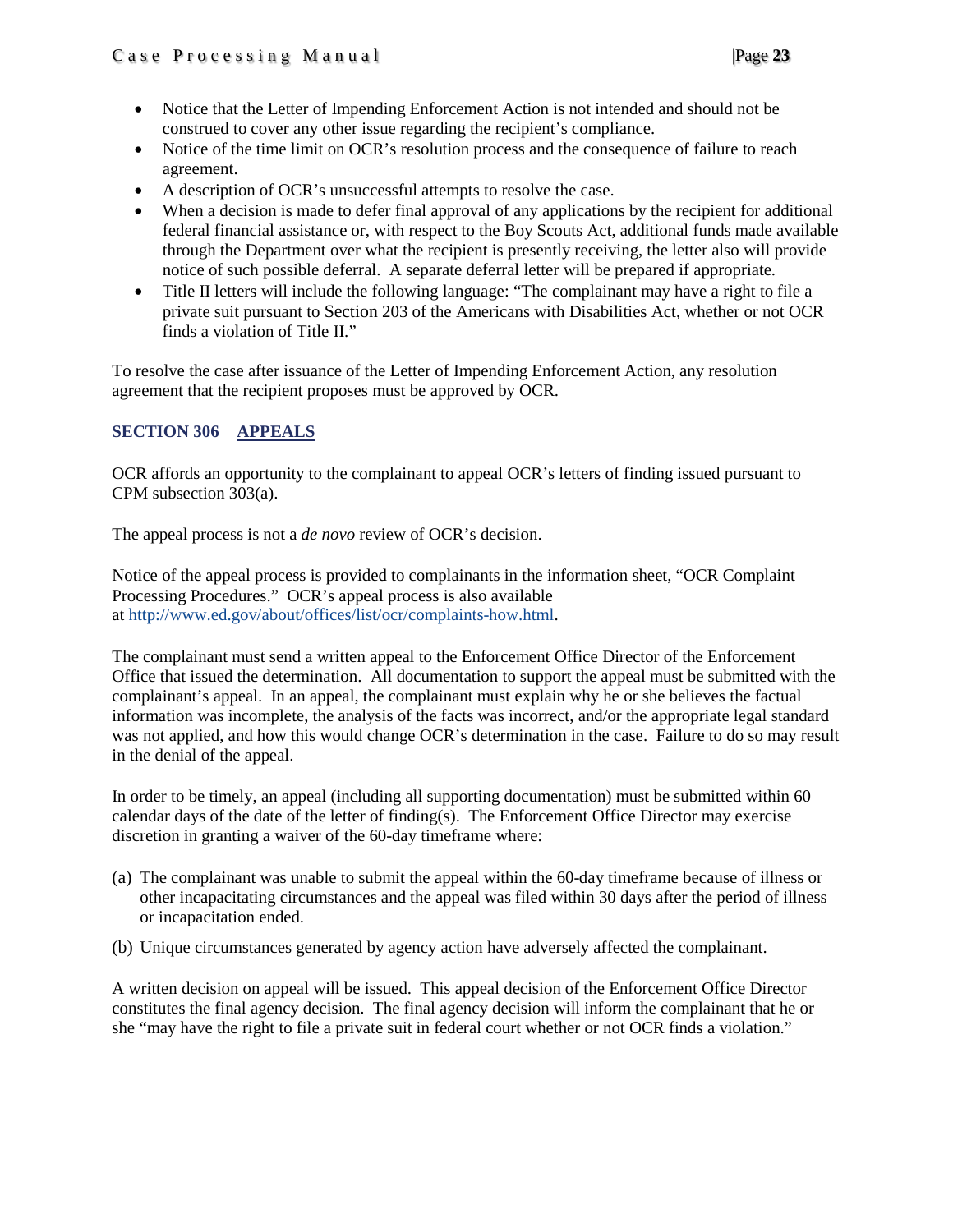## <span id="page-23-0"></span>**SECTION 307 REFERRALS FROM THE DEPARTMENT OF JUSTICE (DOJ) AND THE EQUAL EMPLOYMENT OPPORTUNITY COMMISSION (EEOC)**

When a Title II complaint is referred to OCR by the Department of Justice, OCR will send a copy of the letter resolving the case to DOJ. When a Title II/504 employment discrimination complaint has been dual-filed with EEOC and OCR, and when a complaint has been referred to OCR, OCR will notify the EEOC once the complaint has been resolved. See 28 C.F.R. Part 37 and 29 C.F.R. Part 1640.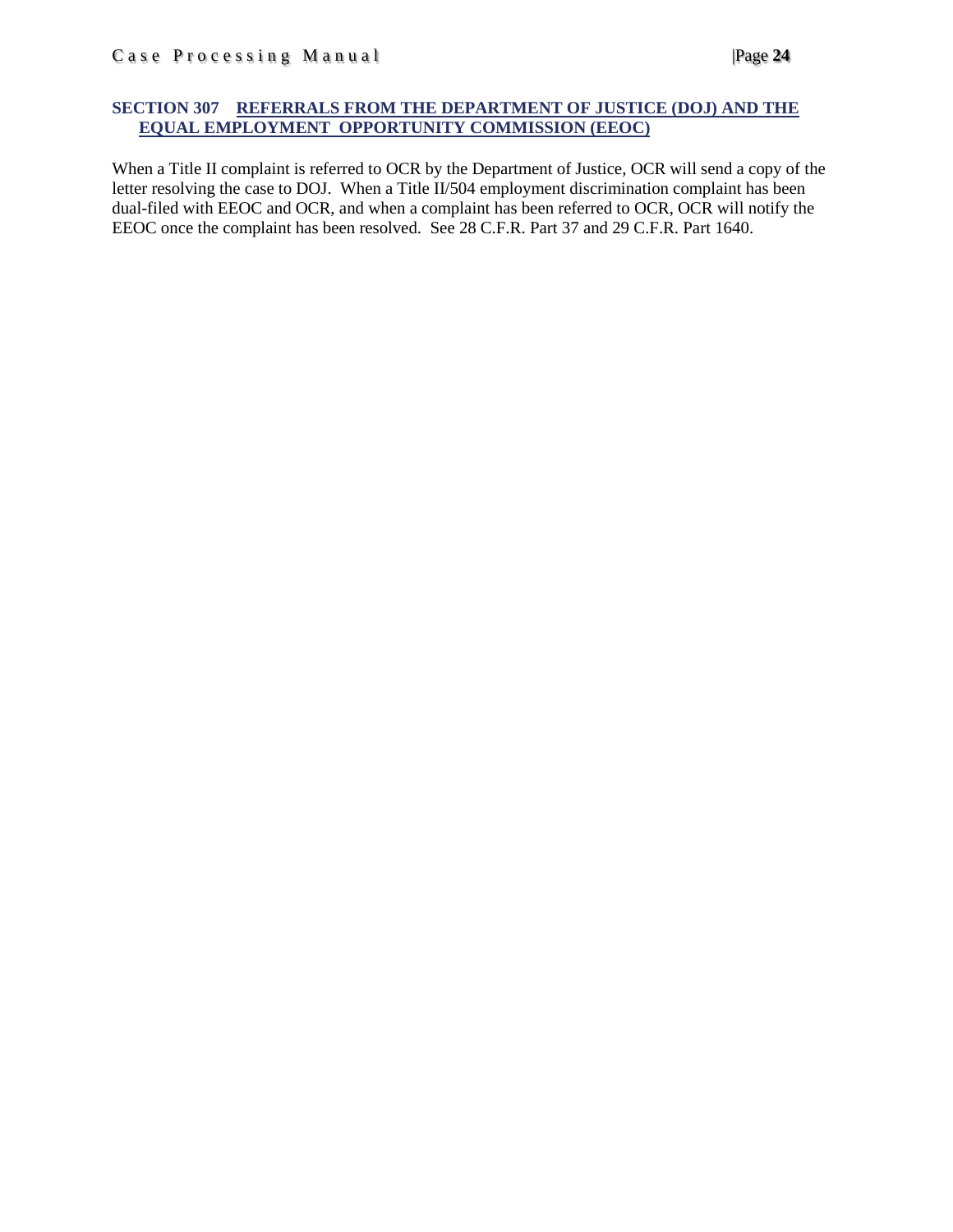## <span id="page-24-0"></span>**ARTICLE IV COMPLIANCE REVIEWS AND DIRECTED INVESTIGATIONS**

The investigation and resolution options and procedures identified in the CPM will be utilized for compliance reviews and directed investigations, as appropriate. See CPM Articles III, V, VI. The "initiation date" is the date of the letter notifying the recipient of the compliance review or directed investigation.

## <span id="page-24-1"></span>**SECTION 401 COMPLIANCE REVIEWS**

In addition to the regulations implementing Title VI that require OCR to investigate complaints that are filed with the agency, the regulations require OCR to initiate "periodic compliance reviews" to assess the practices of recipients to determine whether they comply with the Title VI regulations. See 34 C.F.R. § 100.7(a). This regulatory provision is incorporated by reference in the regulations implementing other statutes enforced by OCR. See Title IX (34.C.F.R. § 106.71), Section 504 (34. C.F.R. § 104.61), and the Boy Scouts Act (34. C.F.R. § 108.9). For the Age Discrimination Act, see 34 C.F.R. § 110.30. For Title II, see 28 C.F.R. § 35.172(a).

The compliance review regulations afford OCR broad discretion to determine the substantive issues for investigation and the number and frequency of the investigations. To address issues of strategic significance in civil rights areas facing educational institutions, OCR will identify, plan and implement a docket of compliance reviews.

## <span id="page-24-2"></span>**SECTION 402 DIRECTED INVESTIGATIONS**

In appropriate circumstances, OCR may conduct a directed investigation when a report or other information indicates a possible failure to comply with the regulations and laws enforced by OCR, the matter warrants immediate attention and the compliance concern is not otherwise being addressed through OCR's complaint, compliance review or technical assistance activities. See 34 C.F.R. § 100.7(c). This regulatory provision is incorporated by reference in the regulations implementing the other statutes enforced by OCR. See Title IX (34 C.F.R. § 106.71), Section 504 (34 C.F.R. § 104.61), and the Boy Scouts Act (34 C.F.R. § 108.9). For the Age Discrimination Act, see 34 C.F.R. § 110.30. For Title II, see 28 C.F.R. Part 35.

A directed investigation is an OCR-initiated process that allows OCR to address possible discrimination that is not currently being addressed through OCR's complaint, compliance review or technical assistance activities. Depending on the circumstances, a directed investigation may include offering technical assistance to the recipient, and/or conducting an expedited investigation that may result in a resolution agreement that will ensure that recipients come into compliance with the requirements of the civil rights laws.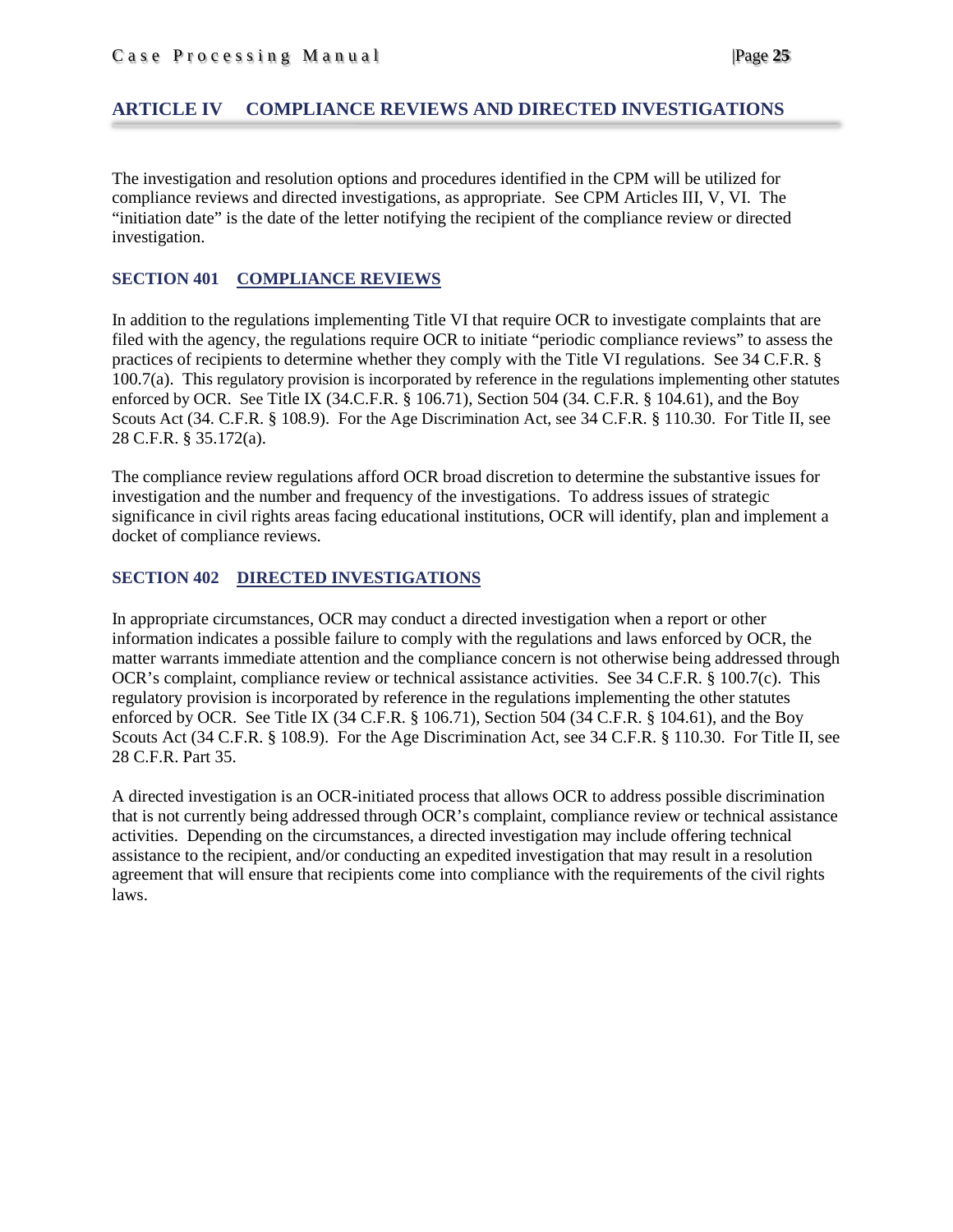## <span id="page-25-0"></span>**ARTICLE V MONITORING RESOLUTION AGREEMENTS**

Effective and vigorous case monitoring is essential to ensuring compliance with civil rights laws. OCR will promptly conduct its monitoring activities. OCR will closely monitor the recipient's implementation of the resolution agreement to ensure that the commitments made are implemented fully and effectively and that the recipient is in compliance with the statute(s) and regulation(s) at issue. OCR may conduct onsite visits as part of its monitoring. OCR may publicize these visits in order to obtain information from the public concerning the recipient's implementation of the resolution agreement. OCR may also conduct individual interviews and focus groups as part of the onsite monitoring activities. See CPM subsection 702(d). OCR will plan all monitoring activities to ensure that the resolution agreement and OCR's monitoring result in compliance with the applicable civil rights laws at issue. OCR will not close the monitoring of a resolution agreement until such time that OCR determines that the recipient has fulfilled the terms of the resolution agreement and is in compliance with the statute(s) and regulation(s) that were at issue.

## <span id="page-25-1"></span>**SECTION 501 RESPOND TO MONITORING REPORTS AND VERIFY RECIPIENT'S IMPLEMENTATION**

OCR will promptly acknowledge receipt of interim and final monitoring reports. OCR will evaluate the report and issue an appropriate response (e.g*.*, where OCR determines actions taken are sufficient or insufficient under the agreement). OCR must obtain sufficient information to determine whether the commitments made by the recipient have been implemented consistent with the terms of the resolution agreement. Depending on the nature of the agreement, verification of remedial actions may be accomplished by review of reports, documentation and other information submitted by recipients and knowledgeable persons, interviews of the recipients and knowledgeable persons and/or site visit(s).

## <span id="page-25-2"></span>**SECTION 502 IMPLEMENTATION PROBLEMS**

OCR will promptly provide written notice to the recipient of any deficiencies with respect to implementation of terms of the agreement, and will promptly request appropriate action to address such deficiencies. When OCR has determined that a recipient has failed to comply with the agreement or any of the terms thereof for reasons that do not justify modification of the agreement pursuant to CPM subsection 503(a), OCR will take prompt action pursuant to CPM Section 305 and CPM Article VI to enforce the agreement and ensure that the recipient complies with the statute(s) and regulation(s) that were at issue.

## <span id="page-25-3"></span>**SECTION 503 MODIFICATIONS OF AGREEMENTS**

#### (a) **Changed Circumstances Affecting Agreements**

Pursuant to CPM subsection 503(c), OCR may agree to modify or terminate a resolution agreement when it learns that circumstances have arisen that substantially change, fully resolve, or render moot, some or all of the compliance concerns that were addressed by the resolution agreement. OCR may also modify the agreement in response to changes in controlling case law, statutes, regulations, or agency policy.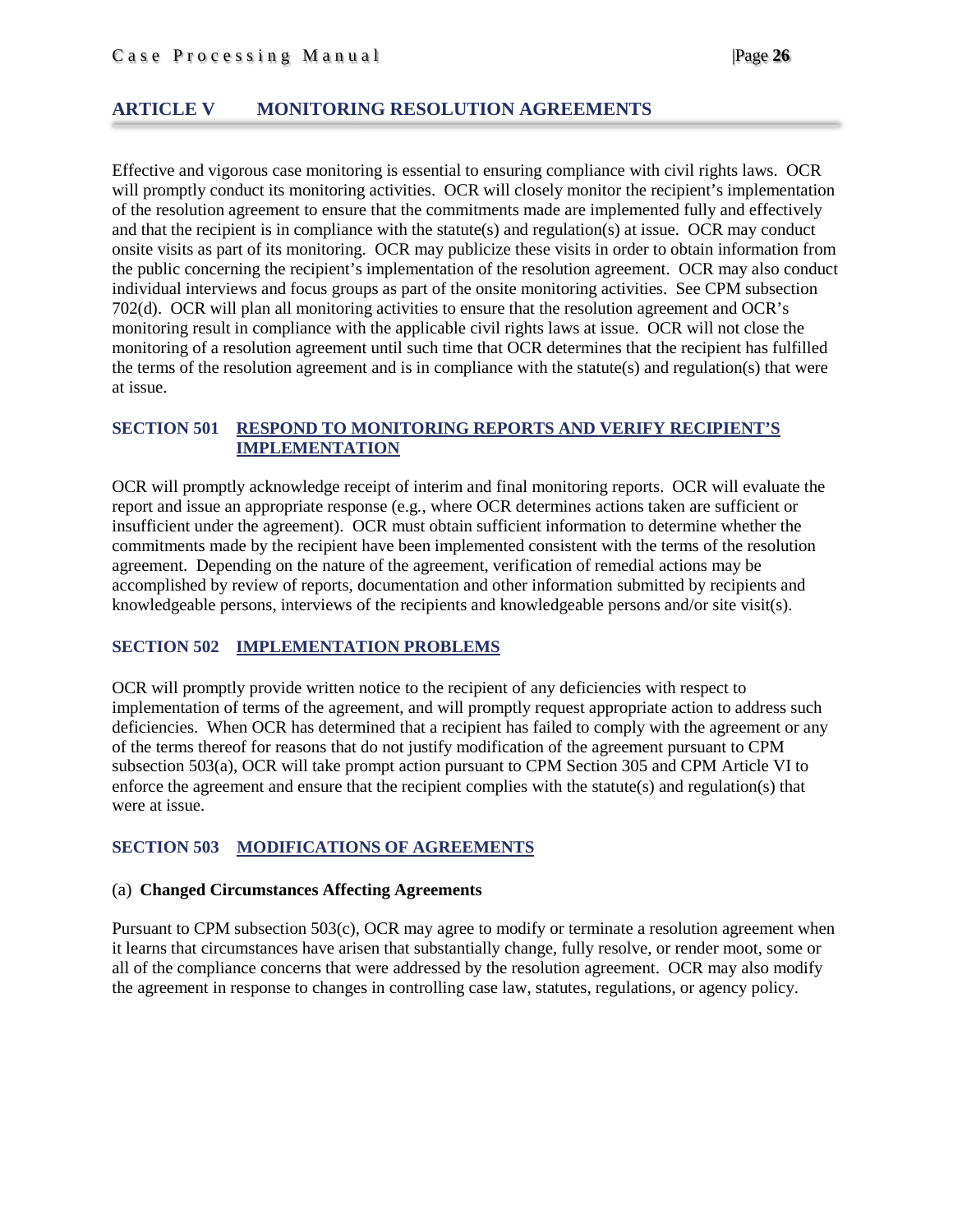## (b) **New Compliance Issues**

OCR may address a new compliance issue(s) identified for the first time during monitoring by providing technical assistance or considering the issue(s) for a compliance review. See CPM Section 401.

## (c) **Approval of Modifications**

OCR must approve modifications to the agreement (e.g., requests to change the substance of any provision in the agreement, requests for extension of time to submit a report or to complete a required action). Approved modifications must be set forth in writing and appended to the original agreement. Requests for modification must be documented in the case file. The complainant will be notified in writing of approved modification(s) to the substance of the agreement and extension(s) of the timeframe within which to complete a required act(s).

## <span id="page-26-0"></span>**SECTION 504 CONCLUSION OF MONITORING**

OCR will conclude the monitoring of a case when it determines that the recipient has fully and effectively implemented the terms of the resolution agreement, including any subsequent approved modifications to the agreement, and is in compliance with the statute(s) and regulation(s) at issue. The recipient and the complainant will be promptly notified in writing of this determination.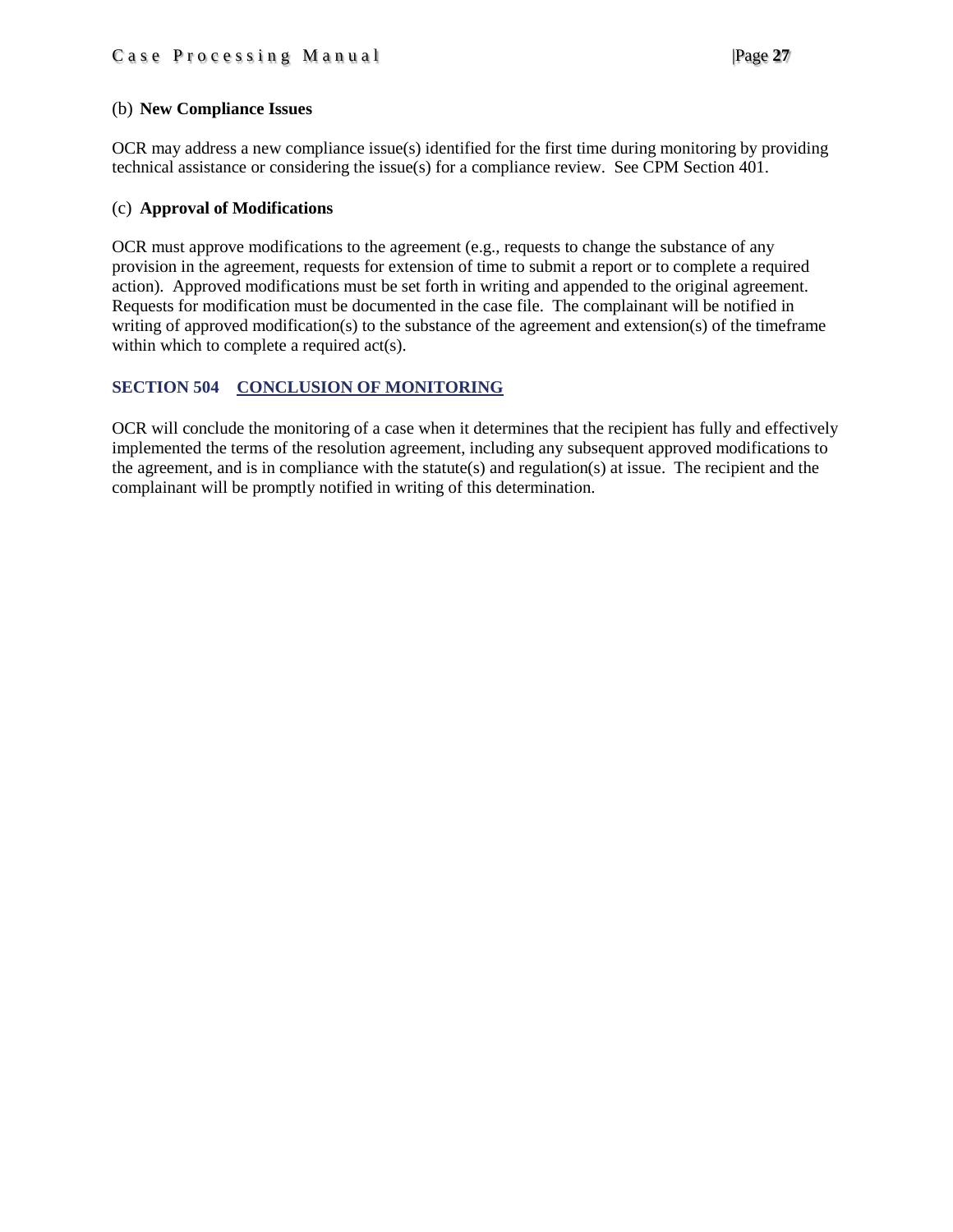# <span id="page-27-0"></span>**ARTICLE VI INITIATION OF ENFORCEMENT ACTION**

When OCR is unable to negotiate a resolution agreement with the recipient, OCR will initiate enforcement action. OCR will either: (1) initiate administrative proceedings to suspend, terminate, or refuse to grant or continue and defer financial assistance from or, with respect to the Boy Scouts Act, funds made available through the Department to the recipient; or (2) refer the case to DOJ for judicial proceedings to enforce any rights of the United States under any law of the United States.

## <span id="page-27-1"></span>**SECTION 601 INITIATE ADMINISTRATIVE PROCEEDINGS WHERE APPROPRIATE**

When post-Letter of Impending Enforcement Action negotiations do not result in a resolution agreement, OCR will where appropriate, request that an administrative proceeding be initiated. OCR will establish a team to prosecute the case. When deferral of funds has been imposed, the Notice of Opportunity for Hearing will be issued within 30 days of the notice of the deferral action.

## <span id="page-27-2"></span>**SECTION 602 REFER TO DOJ WHERE APPROPRIATE**

When post-Letter of Impending Enforcement Action negotiations do not result in a resolution agreement, OCR will where appropriate, issue a letter to the recipient stating that the case will be referred to DOJ in 10 days from the date of the letter.

## <span id="page-27-3"></span>**SECTION 603 ENFORCEMENT FOR DENIAL OF ACCESS**

A recipient denies access to OCR when it:

- Refuses to permit OCR access during the recipient's normal business hours to information maintained by the recipient that is necessary to determine compliance status of the allegation(s) and issue(s) under investigation, or, during monitoring, recipient's compliance with a resolution agreement. Generally, this includes the access to books, records, accounts, including electronic storage media, microfilm, retrieval systems and photocopies, and other sources of information, including witnesses, and recipient's facilities.
- Refuses to permit OCR access to its employees during the recipient's regular business hours.
- Fails to provide information by virtue of the refusal of one of its employees to do so or to provide access to information maintained exclusively by an employee in his/her official capacity.
- Refuses to complete applicable OMB-approved compliance and survey forms relevant to an investigation.

Where the recipient has refused to provide OCR access orally, either in person, over the telephone or through use of other media, OCR must attempt to ascertain the exact basis for the recipient's refusal and explain OCR's authority to obtain the evidence. Where attempts to persuade the recipient to provide access have failed, OCR must send a letter to the recipient that sets forth in detail the evidence (e.g., documents, data, other information, witnesses) to which the recipient denied OCR access and specifies the efforts that OCR has made to obtain the evidence. If the recipient does not voluntarily provide OCR with access to the requested evidence within 30 calendar days of OCR's issuance of the letter to recipient, OCR will issue a Letter of Impending Enforcement Action pursuant to CPM Section 603. If the recipient continues to deny OCR access to the requested evidence, OCR will issue a letter to the recipient stating OCR's intention to impose deferral of funds.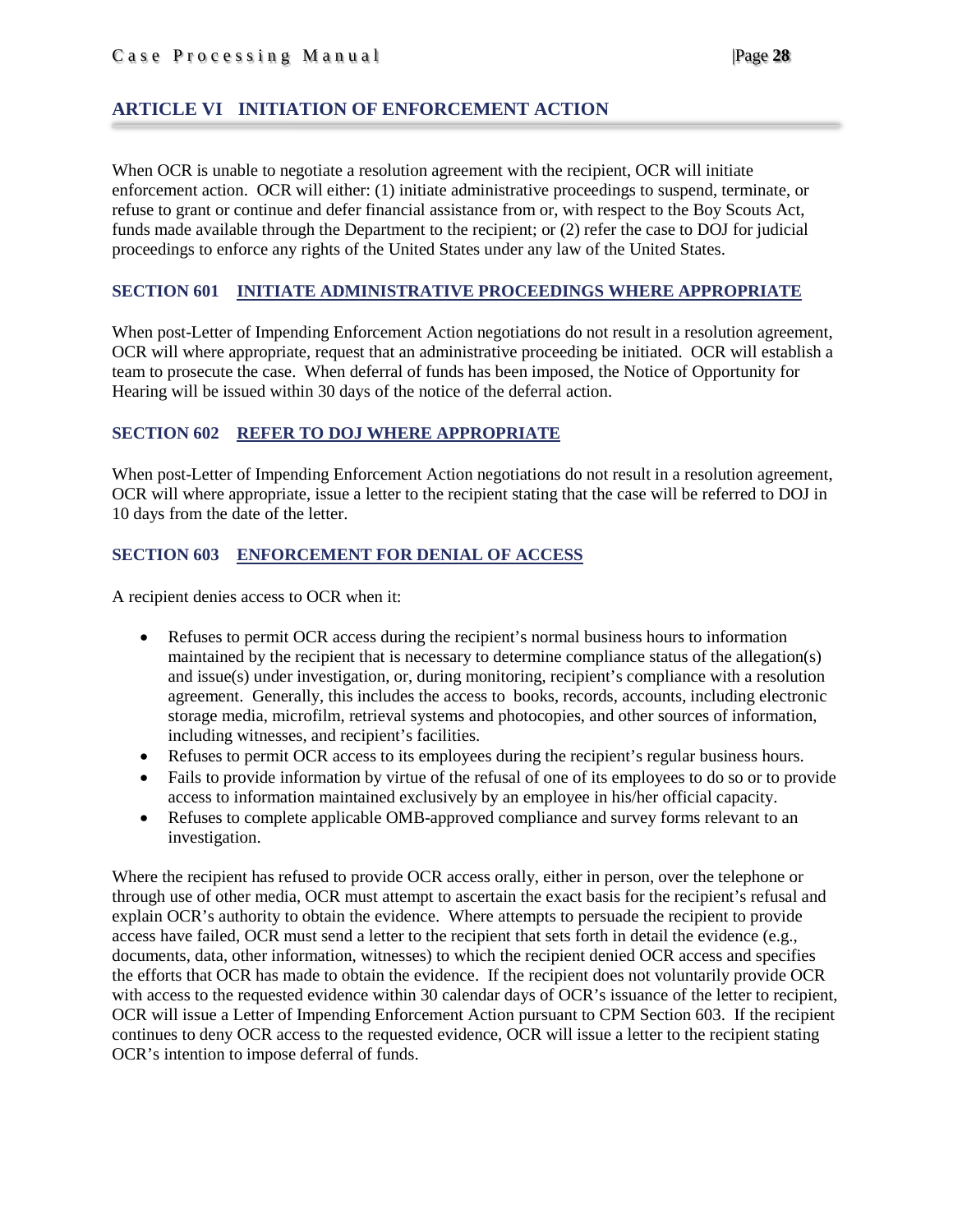## <span id="page-28-0"></span>**SECTION 604 ENFORCEMENT FOR FAILURE TO COMPLY WITH OCR AGREEMENT**

Where the recipient has failed to comply with the terms of a resolution agreement OCR must issue a Letter of Impending Enforcement Action pursuant to CPM Section 305. If the recipient does not come into compliance after issuance of the Letter of Impending Enforcement Action, OCR will initiate enforcement action pursuant to either CPM Section 601 or CPM Section 602.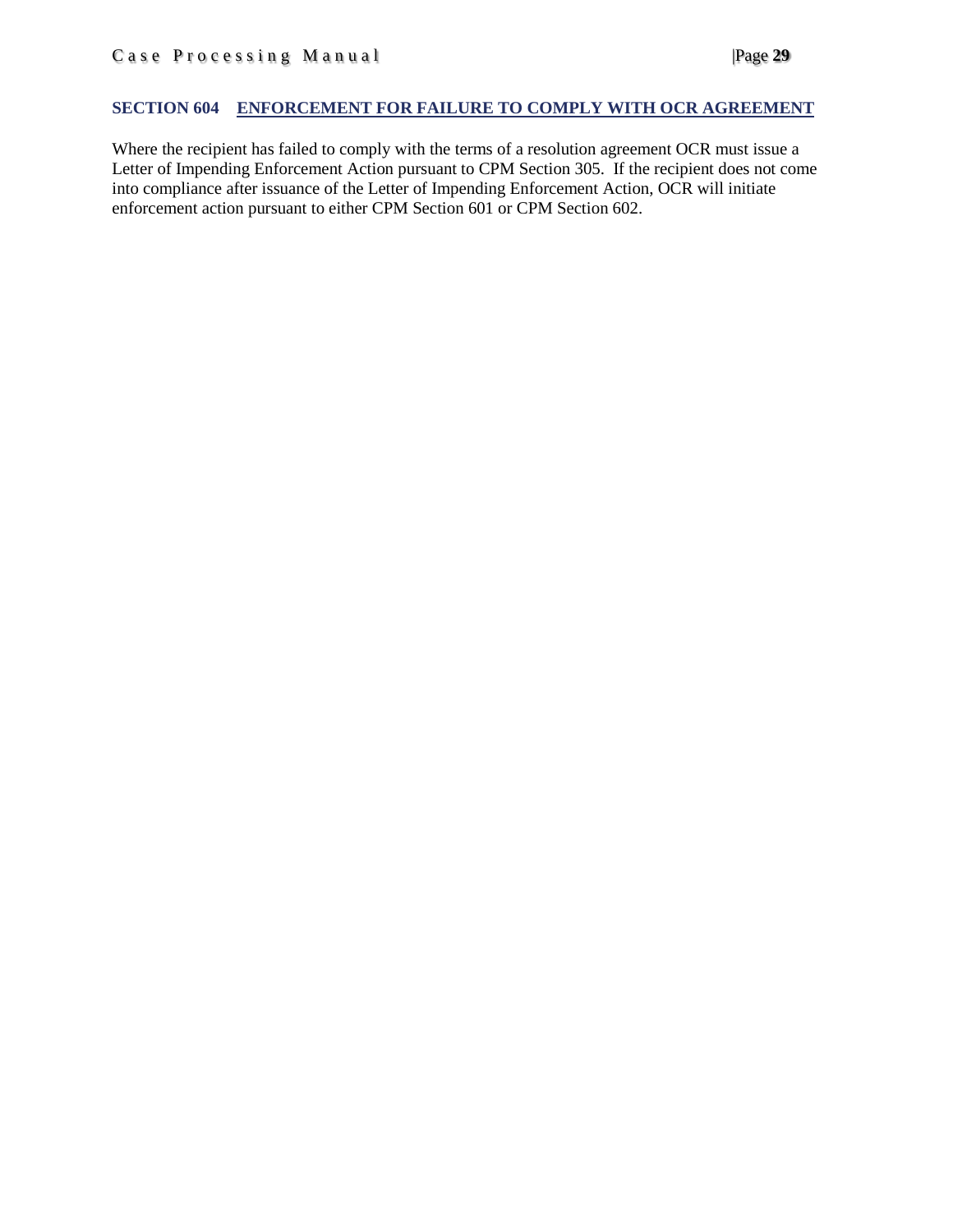## <span id="page-29-0"></span>**ARTICLE VII APPENDICES**

## <span id="page-29-1"></span>**SECTION 701 SPECIAL INTAKE PROCEDURES**

#### <span id="page-29-2"></span>(a) **Age Discrimination Complaints**

An age discrimination complaint is timely when it is filed within 180 days of the date the complainant first had knowledge of the alleged discrimination. For good cause shown, OCR may extend this time limit.

For service complaints under the Age Discrimination Act, the complainant may file a civil action under the Age Discrimination Act in federal court but only after he or she has exhausted administrative remedies. Administrative remedies are exhausted when either of the following has occurred: (1) 180 days have elapsed since the filing of a complaint with OCR and OCR has made no finding, or (2) OCR issues a finding in favor of the recipient. If OCR fails to make a finding within 180 days or issues a finding in favor of the recipient, OCR will promptly notify the complainant of this fact and of his or her right to bring a civil action for injunctive relief. OCR's notice must also contain the following information: that a civil action can be brought only in a United States district court for the district in which the recipient is found or transacts business; that a complainant prevailing in a civil action has the right to be awarded the costs of the action, including reasonable attorney's fees, but that these costs must be demanded in the complaint filed with the court; that before commencing the action, the complainant shall give 30 days' notice by registered mail to the Secretary, the Secretary of Health and Human Services, the Attorney General of the United States, and the recipient; that the notice shall state the alleged violation of the Age Discrimination Act, the relief requested, the court in which the action will be brought, and whether or not attorney's fees are demanded in the event the complainant prevails; and that the complainant may not bring an action if the same alleged violation of the Age Discrimination Act by the same recipient is the subject of a pending action in any court of the United States.

## 1. **Employment Complaints**

OCR does not have jurisdiction over employment complaints under the Age Discrimination Act. Employment complaints filed by persons 40 and older are referred to the appropriate EEOC office, and the OCR complaint is closed. Employment complaints filed by persons under 40 are not within the jurisdiction of EEOC and may be closed with notice to the complainant that there is no jurisdiction under the Act. If the complaint alleges age discrimination in employment that is within EEOC's jurisdiction and also contains allegations of discrimination in services within the jurisdiction of OCR, the complaint is split into two separate cases. Each is given its own case number, the age employment complaint is referred to EEOC with the OCR age employment case being closed, and OCR proceeds with the age services complaint.

## 2. **Service Complaints**

All complete and timely complaints (see 34 C.F.R. §§ 110.31 and 110.32) containing an allegation of age discrimination in services are promptly referred to:

Federal Mediation and Conciliation Service Attention: Alternative Dispute Resolution Department 2100 K Street, N.W. Washington, D.C. 20427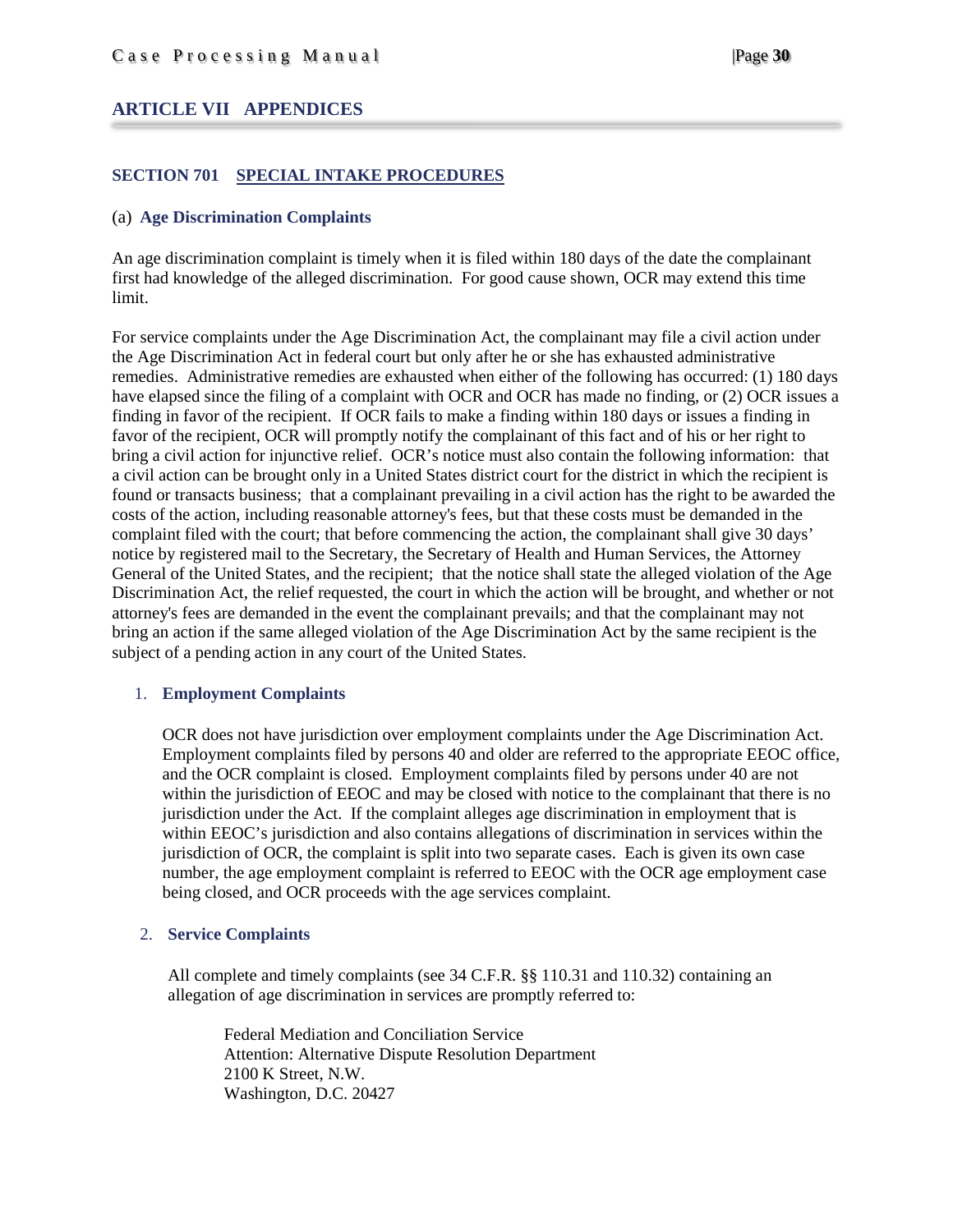Where OCR receives a complaint containing both allegations of age discrimination in services and allegations under Title VI, Title IX, Title II, Section 504, and/or the Boy Scouts Act, and OCR determines that the non-age allegation(s) is independent and separable from the age allegation, OCR will refer only the age portion of the complaint to FMCS. OCR will proceed to investigate the additional allegations over which OCR has jurisdiction. OCR will not wait for mediation of the age portion of the complaint to conclude before beginning investigation of the non-age portion of the complaint.

Copies of the complaint and letters to the complainant and recipient and a completed FMCS "Request for ADA Mediation Assistance" must be included.

If FMCS does not resolve the complaint within 60 days from the date of filing with OCR, OCR will resume processing the age aspects of the complaint. The date that the complaint or any portion of a complaint is sent to FMCS shall be entered in CMS; the date that the complaint is referred back from FMCS shall also be entered in CMS. FMCS's processing time will, therefore, not be included in OCR's case processing time.

## <span id="page-30-0"></span>(b) **Title VI Complaints against Proprietary Schools**

Authority to process Title VI complaints against proprietary vocational schools (privately owned, profitmaking enterprises that teach a trade or skill) has, with certain exceptions, been delegated to the U.S. Department of Veterans Affairs. Such complaints must be forwarded to:

> U.S. Department of Veterans Affairs Office of Resolution Management 810 Vermont Avenue, N.W. Washington, D.C. 20420

OCR must refer to the U.S. Department of Health and Human Services Title VI complaints filed against a proprietary school operated by a hospital. The complainant must be notified of the referral, and the complaint closed.

The following exceptions apply:

• OCR remains responsible for enforcement of Title VI where a proprietary vocational school is operated by a college or university. See 38 C.F.R. § 18a.1(a). OCR remains responsible for enforcement of Title VI where a proprietary vocational school offers non-degree courses for which credit is given and which, on transfer, would be accepted toward a baccalaureate or higher degree by a degree-granting institution. See 38 C.F.R. § 18a.1 (b).

## <span id="page-30-1"></span>(c) **Title VI and Title IX Employment Complaints (see 29 C.F.R. §§ 1691.1 – 1691.13 and 28 C.F.R. §§ 42.601 – 42.613)**

Race, color, national origin and sex discrimination in employment complaints will be processed in accordance with the government-wide regulations. OCR will:

1. Within ten days of receipt, notify the complainant and the recipient that OCR has received the complaint, including the date, place and circumstances of the alleged unlawful employment practice.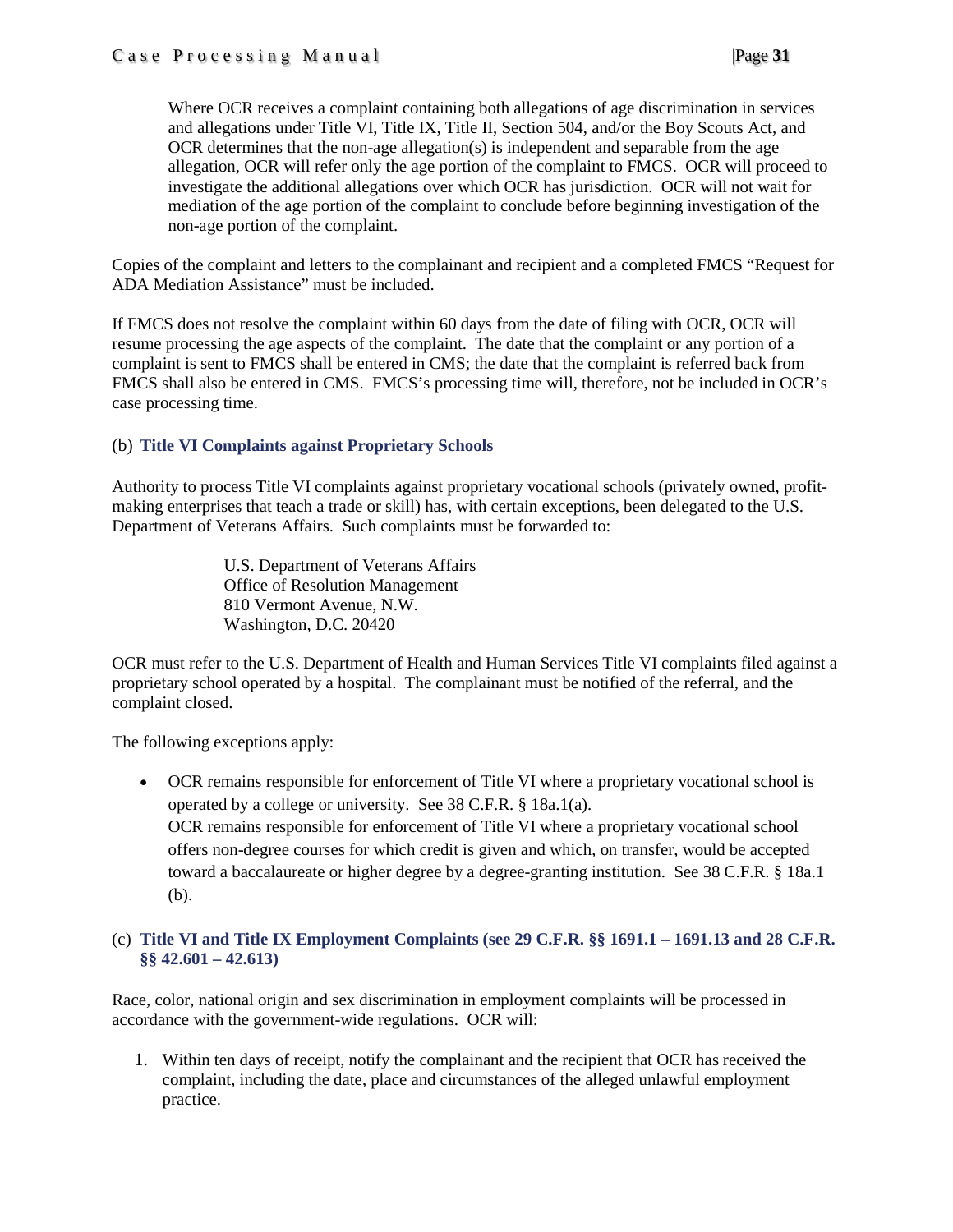## 2. Within 30 days of receipt:

- i. Determine whether OCR has jurisdiction over the complaint under Title VI and/or Title IX.
- ii. Determine whether EEOC may have jurisdiction over the complaint.
- iii. Transfer to the EEOC all complaints over which OCR does not have jurisdiction but over which EEOC may have jurisdiction. Notify the complainant and the recipient of the transfer, the reason for the transfer, the location of the EEOC office to which the complaint was transferred and that the date the agency received the complaint will be deemed the date it was received by EEOC.
- iv. Refer to the EEOC certain complaints over which both OCR and EEOC appear to have jurisdiction ("joint complaints"), consistent with the following guidance:

Absent special circumstances, OCR will refer a joint complaint that solely alleges employment discrimination against an individual.

Absent special circumstances, OCR will not refer a joint complaint alleging a pattern or practice of employment discrimination.

Absent special circumstances, OCR will not refer a joint complaint that alleges discrimination in employment and includes allegations regarding other practices of a recipient. If, because of special circumstances, the employment allegations of such a complaint are referred to EEOC, OCR will assign a new case number to the allegations that are retained.

OCR will notify the complainant and recipient of the action taken on the joint complaint. In the case of a referral to EEOC, the notice will include the location of the EEOC office to which the complaint was referred, the civil rights provision(s) involved, the authority of EEOC under this regulation and that the date the agency received the complaint will be deemed the date it was received by EEOC.

For those joint complaints retained for OCR investigation, OCR will contact the EEOC to ensure that, in the event EEOC has also received the complaint, EEOC defers its investigation.

## <span id="page-31-0"></span>(d) **Title II ADA Complaints (Other than Employment) (see 28 C.F.R. § 35.171(a)(2)(i))**

OCR has jurisdiction to investigate Title II complaints against public elementary and secondary education systems and institutions, public institutions of higher education and vocational education (other than schools of medicine, dentistry, nursing, and other health-related schools), and public libraries. When OCR receives an ADA-only complaint over which it does not have jurisdiction, it will be referred to the DOJ, and then closed. The complainant will be notified of the referral.

## <span id="page-31-1"></span>(e) **Section 504 and Title II Disability Employment Complaints (see 28 C.F.R. Part 37 and 29 C.F.R. Part 1640)**

## 1. **Referral or Deferral**

i. Disability employment complaints shall be referred to the DOJ Civil Rights Division if OCR has no jurisdiction under either Title II of the ADA or Section 504 of the Rehabilitation Act of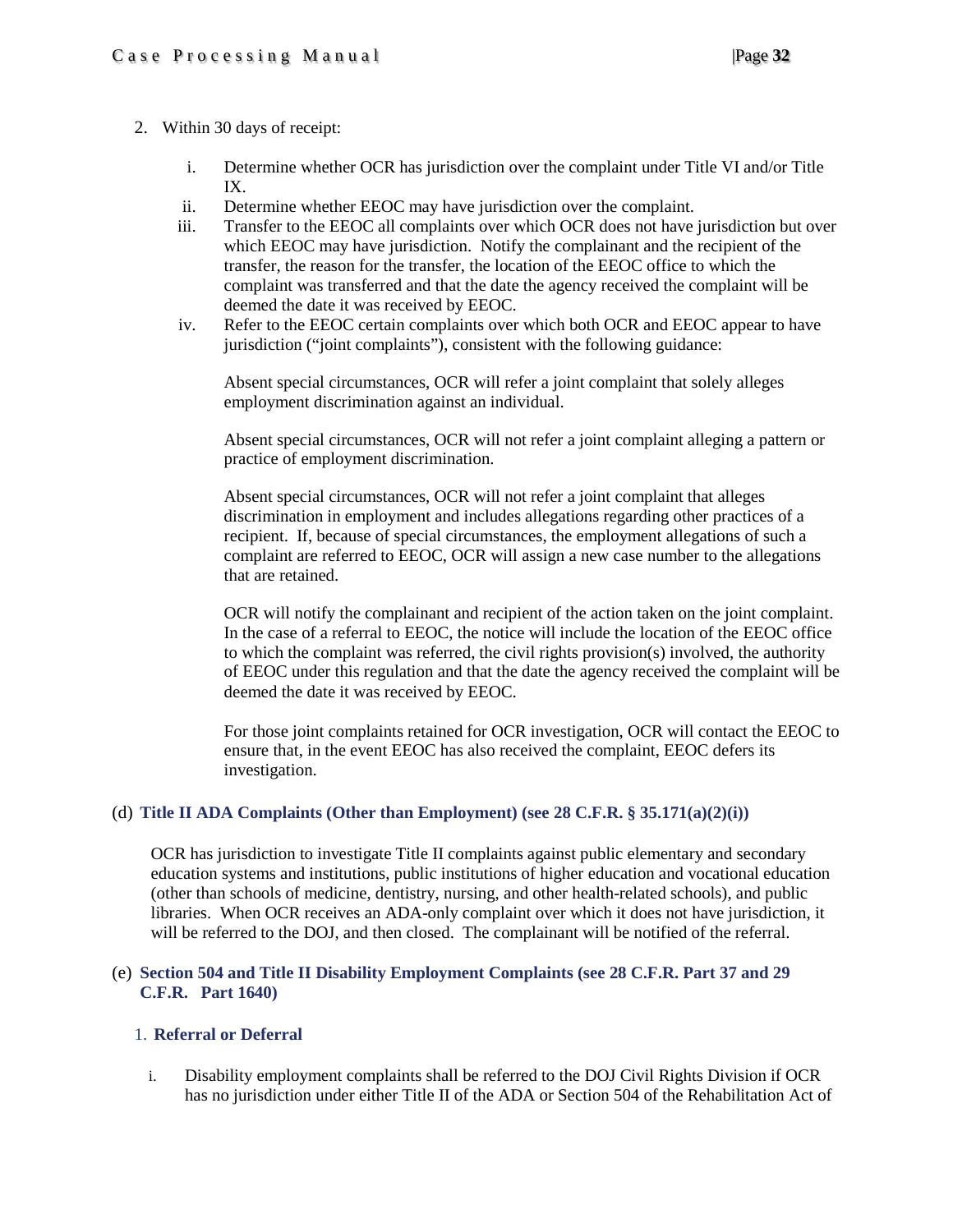1973, and EEOC does not have jurisdiction under Title I (*i.e.*, recipient has fewer than 15 employees). If EEOC has jurisdiction under Title I (recipient has 15 or more employees) the complaint shall be referred to the EEOC.

ii. OCR shall defer individual complaints unless the complainant elects to have OCR process the charge. OCR must notify the complainant in writing that he or she may choose whether to have OCR or the EEOC process the complaint and that if the complainant would like OCR to process the complaint, OCR must receive such written request within 20 calendar days of the date of the letter. See 28 C.F.R. § 37.8 (a)(1). If special circumstances make deferral inappropriate, OCR and the appropriate agency may jointly determine to reallocate investigation responsibilities. See 28 C.F.R. § 37.8 (e).

# 2. **Retention**

- i. When OCR has jurisdiction over a disability employment complaint under Section 504, OCR shall retain the complaint if:
	- The EEOC does not have jurisdiction under Title I (i.e., if fewer than 15 employees).
	- The EEOC has jurisdiction, but the complainant elects to have OCR process the complaint.
	- The complaint alleges discrimination in both employment and in other practices or services covered by Section 504.
	- The complaint alleges a pattern or practice of employment discrimination. See 28 C.F.R. §  $37.6(d)(1)$ .
- ii. When OCR has jurisdiction under Title II of the ADA but not under Section 504, OCR shall retain jurisdiction over a complaint when it determines that EEOC does not have jurisdiction under Title I. See 28 C.F.R. §§ 37.6 (d)(2) and (3).

# <span id="page-32-0"></span>**SECTION 702 DATA COLLECTION AND INFORMATION GATHERING**

# <span id="page-32-1"></span>(a) **Generally**

OCR's data collection and information gathering activities will depend upon the particular case, applicable legal standards, and investigative/resolution strategy. The data/information collection and other investigative activities will vary from case to case depending on the extent to which relevant data are in the control of the recipient or others, and investigation strategies. Some general investigative principles and practices include:

- Collect publicly available data, including data available on recipient public websites and data from OCR's Civil Rights Data Collection (CRDC).
- Obtain independent written documentation to corroborate oral statements.
- Label all evidence, documents, electronic media, and written records of contact, with information identifying the case being investigated and the circumstances under which the evidence was obtained (e.g., where and when an interview was conducted, and who provided a given document).
- Document efforts to obtain access to recipient data and witnesses.
- Undertake a robust outreach to the recipient community to increase access to relevant information in the conduct of an investigation (*e.g.,* by publicizing OCR's presence and availability in onsite investigations for individual interviews and focus groups as well as OCR's availability for discussion with interested individuals before and subsequent to the onsite), as appropriate.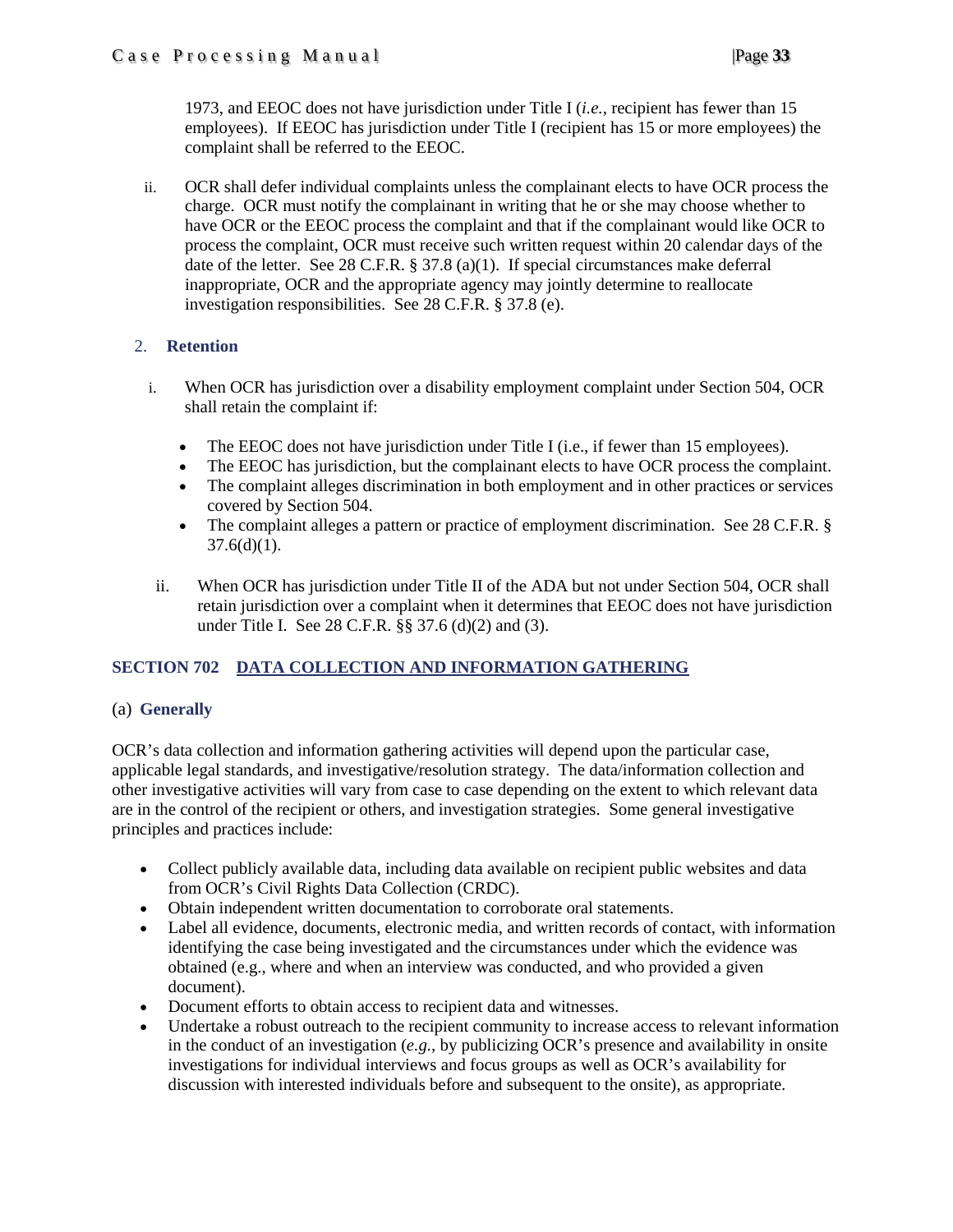- Determine whether it is appropriate to obtain interim relief for the complainant. As soon as OCR identifies the need for such relief, OCR will contact the recipient to secure it.
- Collect data resulting from any methods recipients use to track and evaluate their compliance with their legal responsibilities (*e.g.*, climate surveys and other self-assessment tools).

## <span id="page-33-0"></span>(b) **OCR's Authority to Obtain Information**

OCR has the right of access during a recipient's regular business hours to the recipient's facilities and to information maintained by the recipient that is necessary to determine compliance status on those issues under investigation. See 34 C.F.R. § 100.6 (c) and 34 C.F.R. § 99.31(a)(3)(iii). Generally, this includes access to such of the recipient's books, records, accounts, including electronic storage media, microfilming, retrieval systems and photocopies maintained by the recipient, and other sources of information, including witnesses, and its facilities as may be pertinent to ascertain compliance. OCR, not the recipient, decides what information is relevant to a determination of compliance.

## <span id="page-33-1"></span>(c) **Requests for Records**

## 1. **Data Requests**

A data request seeks information from the recipient relevant to the investigation. It can be used to initiate information collection or to request further information, as necessary.

## 2. **Timeframes for Recipient's Response**

Depending upon the nature and extent of OCR's data request, the recipient will be given an appropriate amount of time (for example 15 calendar days from the date of OCR's request) to submit the information required. The timeframe will be established at OCR's discretion, depending on the nature and extent of data requested and/or other special circumstances.

## 3**. Data Provided by Recipient**

A recipient must submit information as necessary for OCR's compliance activities. However, other federal regulations and policies may restrict OCR's information requests:

- i. For example, in the context of an ongoing complaint, compliance review, or directed investigation, OCR may require recipients to record information in such form and containing such information as OCR may determine is necessary to assess compliance, without obtaining prior approval for its use by the Office of Management and Budget.<sup>[11](#page-33-2)</sup> See 34 C.F.R.  $$100.6(b).$
- ii. OCR must consider federal policies concerning paperwork burdens when requesting a recipient to do more than provide OCR access to normally maintained information. Requests that a recipient manipulate or compile information to meet an OCR need must be reasonable and take into consideration the burden placed on the recipient. Recipients that maintain data in an electronic format must provide the data in that format to OCR in a file type that can be accessed by OCR. Recipients that do not maintain data in an electronic format are encouraged to provide the requested information in an electronic format that can be accessed by OCR.

<span id="page-33-2"></span> $\overline{\phantom{a}}$ <sup>11</sup> The Paperwork Reduction Act only applies to collections directed at 10 or more respondents, but with one important exception. Any information requirement in a "rule of general applicability" is presumed to affect or potentially affect at least 10 respondents.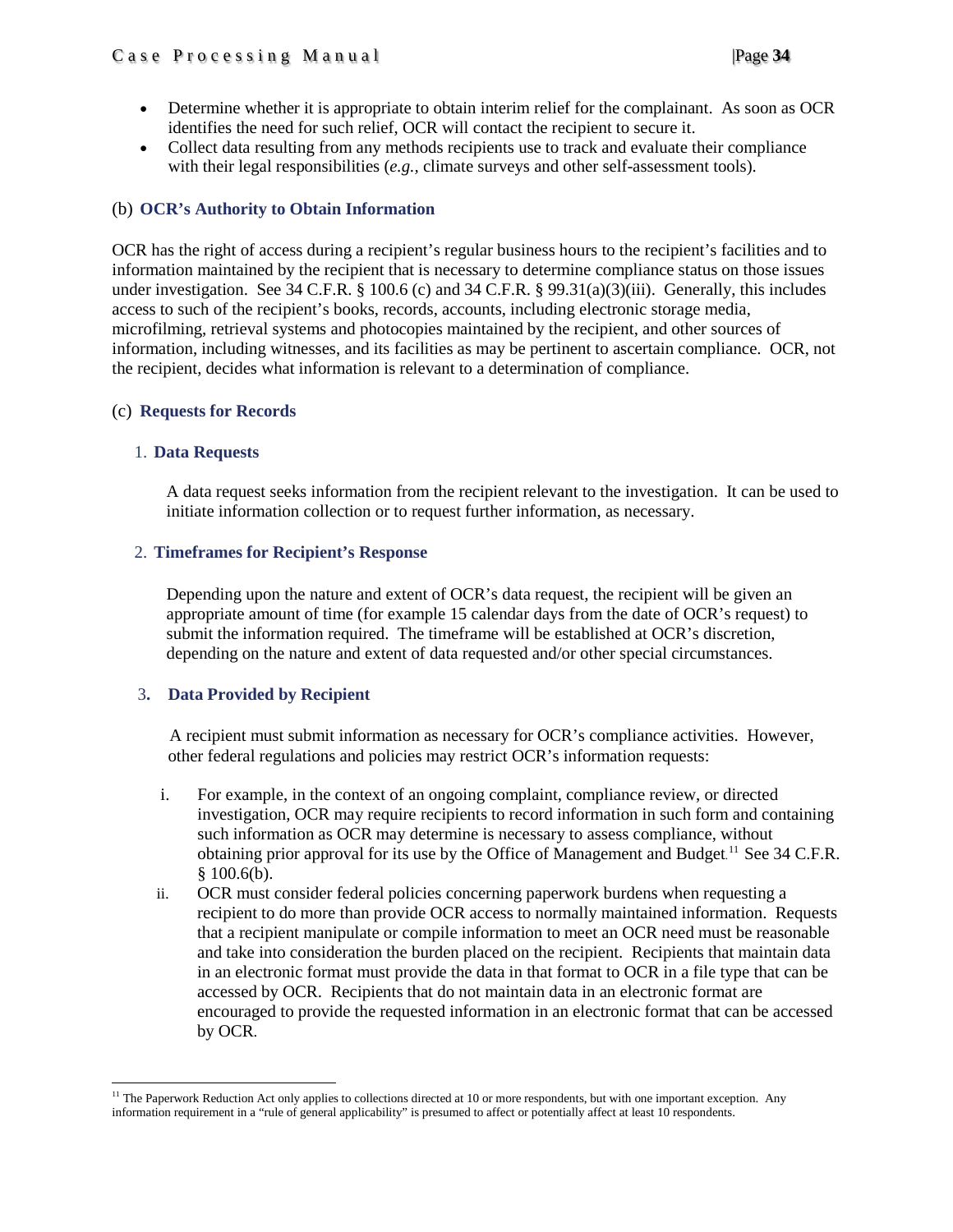## Case Processing Manual |Page **35**

If a recipient invites OCR to come onsite and collect the requested information, including the interview of witnesses and provides OCR with sufficient access to files, records, logs, and appropriate indexes for OCR to obtain the needed information, then the recipient has provided OCR with the requisite access.

## 4**. Confidentiality**

OCR has the right of access to a recipient's records, even if those records identify individuals by name. To protect the confidential nature of the records, OCR, for example, may permit the recipient to replace names with a code and retain a key to the code. However, OCR should inform the recipient that if at any time such a procedure impedes the timely investigation of the case, OCR shall have access to the unmodified records. See also 20 U.S.C. §§ 1232g (b)(1) and 1232g (b)(3) regarding the applicable provisions of the Family Educational Rights and Privacy Act.

## (d) **Interviews**

## <span id="page-34-0"></span>1. **Introduction**

Interviews are an integral part of investigations. The objective of interviews is to gain an understanding of the records and data relevant to the issues in the case; to obtain information from and assess the credibility of witnesses; and to evaluate recipient defenses. OCR may conduct individual interviews and focus groups, as appropriate, as part of its investigations.

## <span id="page-34-1"></span>2. **Notice**

Prior to initiating an interview, OCR should inform the witness of the following:

- i. The general purpose of the interview, including OCR's role, what law or laws may be pertinent to the investigation, and where appropriate, a brief explanation of what is under investigation.
- ii. The potential uses of the information to be obtained from the witness and the Freedom of Information Act. A witness who wants a more thorough explanation should be given a copy of the "OCR Notice of Witness Rights." This Notice is available at: [\(http://www2.ed.gov/about/offices/list/ocr/docs/witness-notice-mw.pdf\)](http://www2.ed.gov/about/offices/list/ocr/docs/witness-notice-mw.pdf)
- iii. The witness's right to personal representation during the interview by a person of his or her choice.
- iv. When the witness is an employee of a recipient, his or her right to refuse to have anyone else present during the interview and his or her right to refuse to reveal the content of an interview.
- v. The regulatory provision(s) concerning prohibition of intimidating or retaliatory acts by a recipient.
- vi. In most cases, the recipient's counsel will be allowed to be present during upper level management interviews.

## <span id="page-34-2"></span>3. **Privacy**

Interview witnesses under circumstances that assure privacy. An interpreter may be used when safeguards are taken to ensure the competence of the interpreter and to protect the witness's privacy.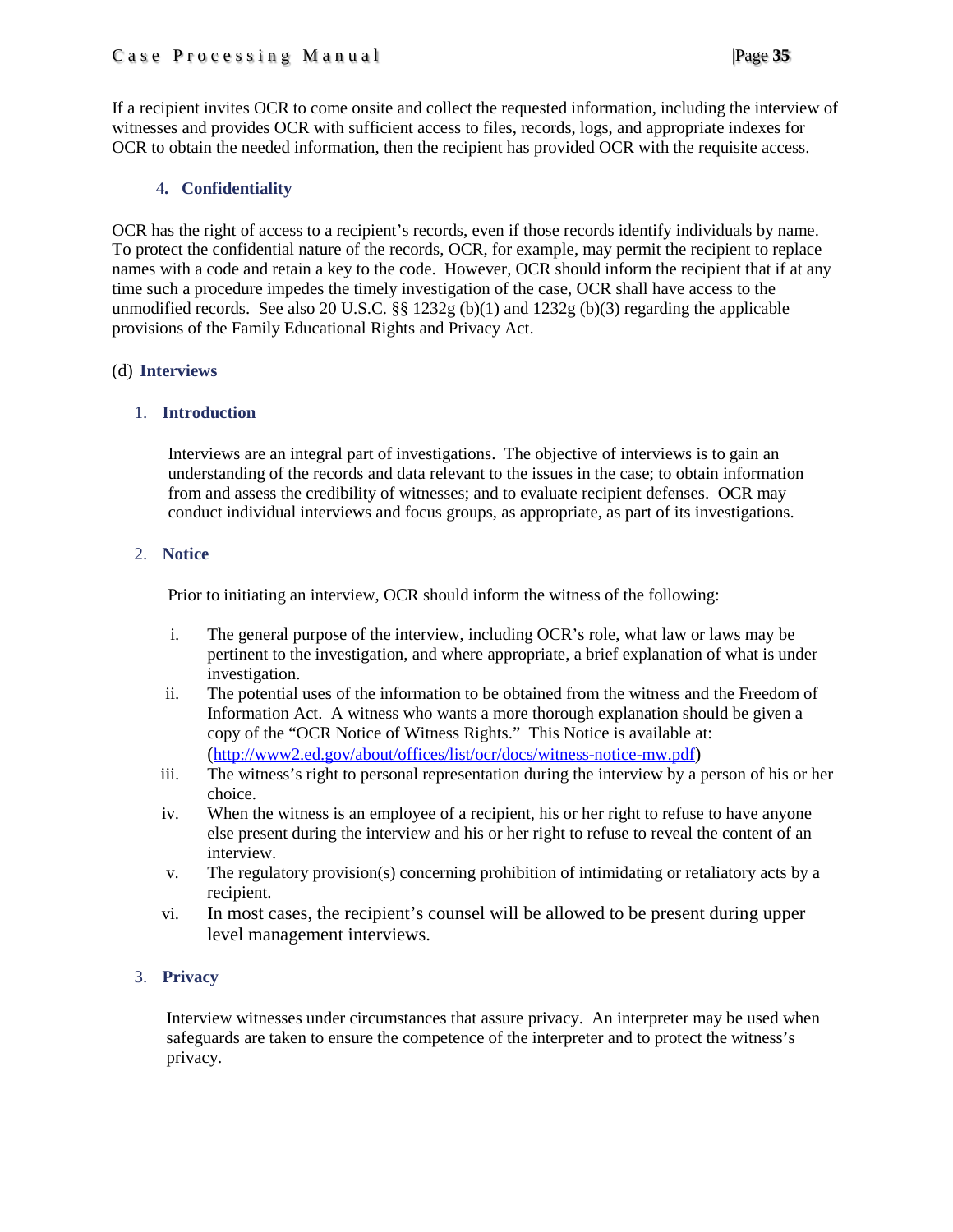## <span id="page-35-0"></span>4. **Interviews with Minors (Persons under 18) or Legally Incompetent Individuals**

OCR shall obtain written consent from a parent or guardian prior to conducting an interview of any person under 18 years of age or otherwise adjudicated legally incompetent, for example, mentally impaired. Parental or legal guardian consent may not be required for persons under 18 if they are emancipated under state law and are therefore considered to have obtained majority. For persons under 18 who state they are emancipated, OCR should obtain proof of emancipation.

Parental or legal guardian consent may not be necessary where the questions asked are of a general nature, not related to any specific events in which the minor was involved, and there are no records kept to identify the student. Where a recipient refuses to allow minor students to be interviewed without consent where the questions asked are of a general nature, not related to any specific events in which the minor was involved, and there are no records kept to identify the student, written consent must be obtained.

Where parents or guardians refuse to provide consent for an interview, and OCR determines that the child's information is critical, OCR may attempt to secure parental or guardian consent by inviting the parent or guardian to be present during the interview. Where consent is denied, OCR will not interview the child.

#### <span id="page-35-1"></span>5. **Records of Interviews**

A written record of interviews (i.e., in-person, telephonic, or through use of other electronic media) must be kept. Interviewers will notify interviewees when a tape recording is used and tape recording will be done only with the consent of the interviewee. When interviewers use tape recording, the tape becomes part of the case record along with the written record. Regardless of the technique used during the interview, a written record of the interview must be created.

The record of the interview to be placed in the case file must contain the following information:

- i. Case identification (name and case number).
- ii. Name and identification of the interviewee, interviewer, and any other person present (include an explanation for the presence of any other persons).
- iii. Date, time, and location of interview (including whether the interview was conducted in person or through use of media (e.g., telephone, videoconferencing.
- iv. A record of whether the interviewee was informed of required notifications.
- v. Written record reflecting the questions and responses obtained during the interview (this need not be a verbatim transcript but must accurately reflect the responses of the witness).

## <span id="page-35-2"></span>**SECTION 703 FREEDOM OF INFORMATION ACT AND PRIVACY ACT**

The information OCR collects is analyzed by authorized personnel within the agency and is used only for authorized civil rights compliance and enforcement activities. In order to resolve a complaint OCR may need to reveal certain information to persons outside the agency to verify facts or gather additional information. Such information could include the name, the age or physical condition of a complainant. The Privacy Act of 1974, 5 U.S.C. § 552a, and the Freedom of Information Act (FOIA), 5 U.S.C. § 552, govern the use of personal information submitted to all federal agencies and their individual components, including OCR.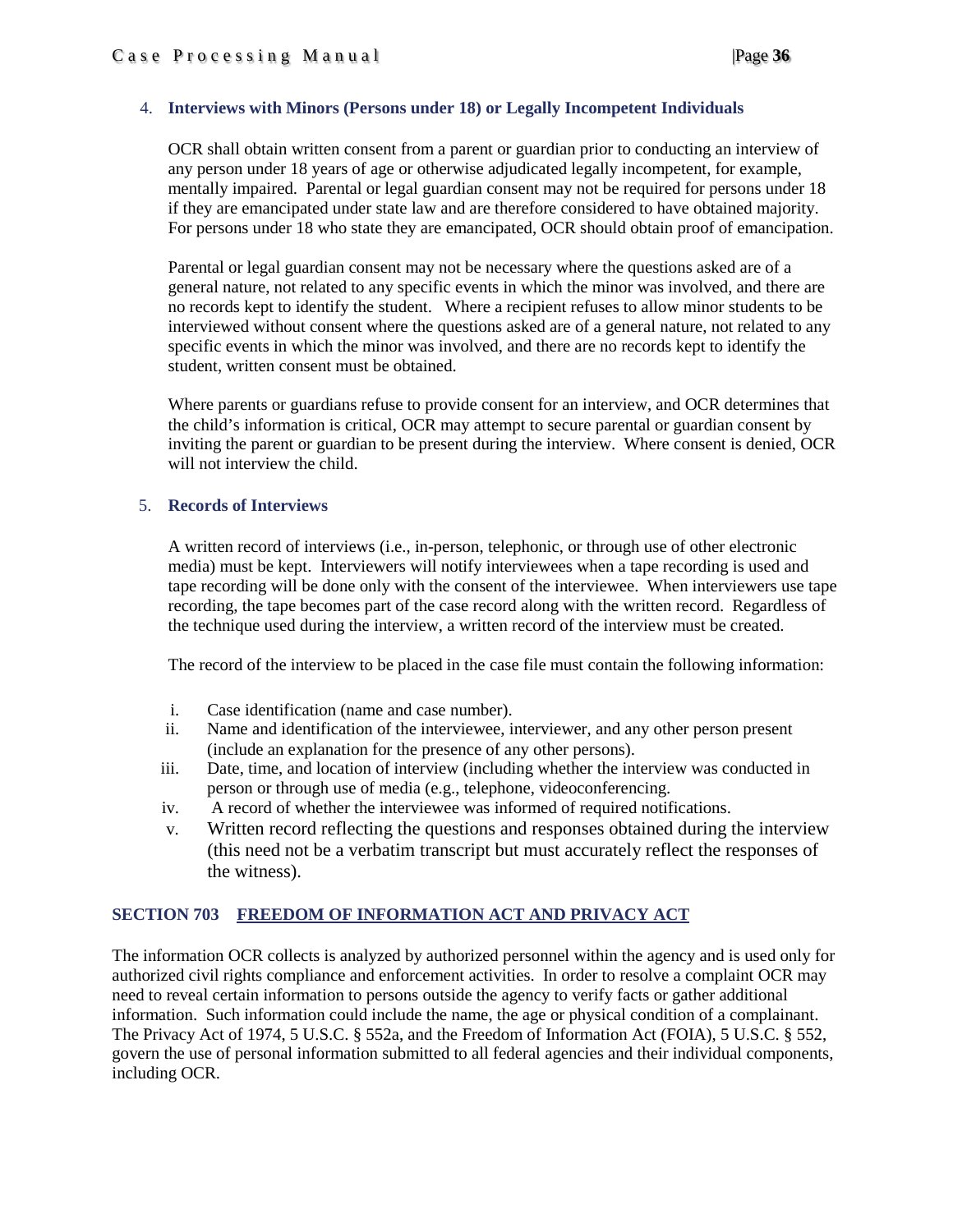## Case Processing Manual |Page **37**

The Privacy Act of 1974, 5 U.S.C. § 552a, regulates the collection, maintenance, use, and dissemination of certain personal information in federal agency files. OCR's investigation files have been exempted from the provisions of the Privacy Act that provide individuals with access to records maintained on them. The Department has published a Privacy Act system of records notice entitled Complaint Files and Log, 18-08-01. Third parties may not gain access to records about individuals within a system of records without the consent of the subject individual except as required by FOIA or pursuant to other statutory exceptions contained in the Privacy Act. See 5 U.S.C. § 552a(b).

FOIA gives the public a right of access to records of federal agencies. The FOIA is implemented by Department regulations. See 34 C.F.R. Part 5.

Any requests for copies of documents or other access to information contained in OCR's case files should be referred to the Enforcement Office staff responsible for handling FOIA and Privacy Act requests. Although each request will be reviewed on a case-by-case basis, generally, OCR is not required to release documents during the case resolution and investigation process or enforcement proceedings if the release could reasonably be expected to interfere with OCR's law enforcement activities. See 5 U.S.C. § 552(b)(7)(A). Also, a federal agency is not required to release records if they are pre-decisional documents that would be subject to certain privileges in litigation. See 5 U.S.C. § 552(b)(5). Finally, a federal agency is not required to release documents if their release would or could result in an unwarranted invasion of privacy of an individual. See 5 U.S.C. §§ 552(b)(6) and (7)(C). OCR will not reveal the name or other identifying information about an individual (including individuals who file complaints or speak to OCR) unless (1) such information would assist in the completion of an investigation or in enforcement activities against an institution that violates the laws; (2) such information is required to be disclosed under the FOIA or the Privacy Act or otherwise by law; or (3) such information is permitted to be disclosed under both FOIA and the Privacy Act and OCR determines disclosure would further an interest of the Department and the United States.

In addition, OCR can release certain information about the complaint to the press or general public, including the name of the school or institution; the date the complaint was filed; the type of discrimination included in the complaint; the date the complaint was resolved, dismissed or closed; the basic reasons for OCR's decision; or other related information. Any information OCR releases to the press or general public will not include the complainant's name or the name of the person on whose behalf the complaint was filed, except as noted in the paragraph above.

## <span id="page-36-0"></span>**SECTION 704 RECIPIENTS OPERATING UNDER FEDERAL COURT ORDER**

## <span id="page-36-1"></span>**(a) United States a Party**

When OCR receives a complaint alleging discrimination by a recipient against which the DOJ represents the United States as a party in pending litigation, the following procedures will apply:

- 1. **OCR notification to DOJ**: The Enforcement Office Director will forward the complaint to DOJ by electronic mail immediately and ask whether DOJ wants OCR to refer the complaint to DOJ. This will occur before any OCR evaluation of the complaint begins and even if it is clear on the face of the complaint that OCR would not open it for investigation.
- 2. **DOJ response**: DOJ will have seven calendar days after the date of OCR's electronic mail notification to determine whether (1) DOJ wants OCR to refer the complaint to DOJ, or (2) DOJ does not want OCR to refer the complaint to DOJ. There are no additional options. For example, a complaint cannot be conditionally referred or conditionally declined, nor may DOJ request referral of only a portion of a complaint.\